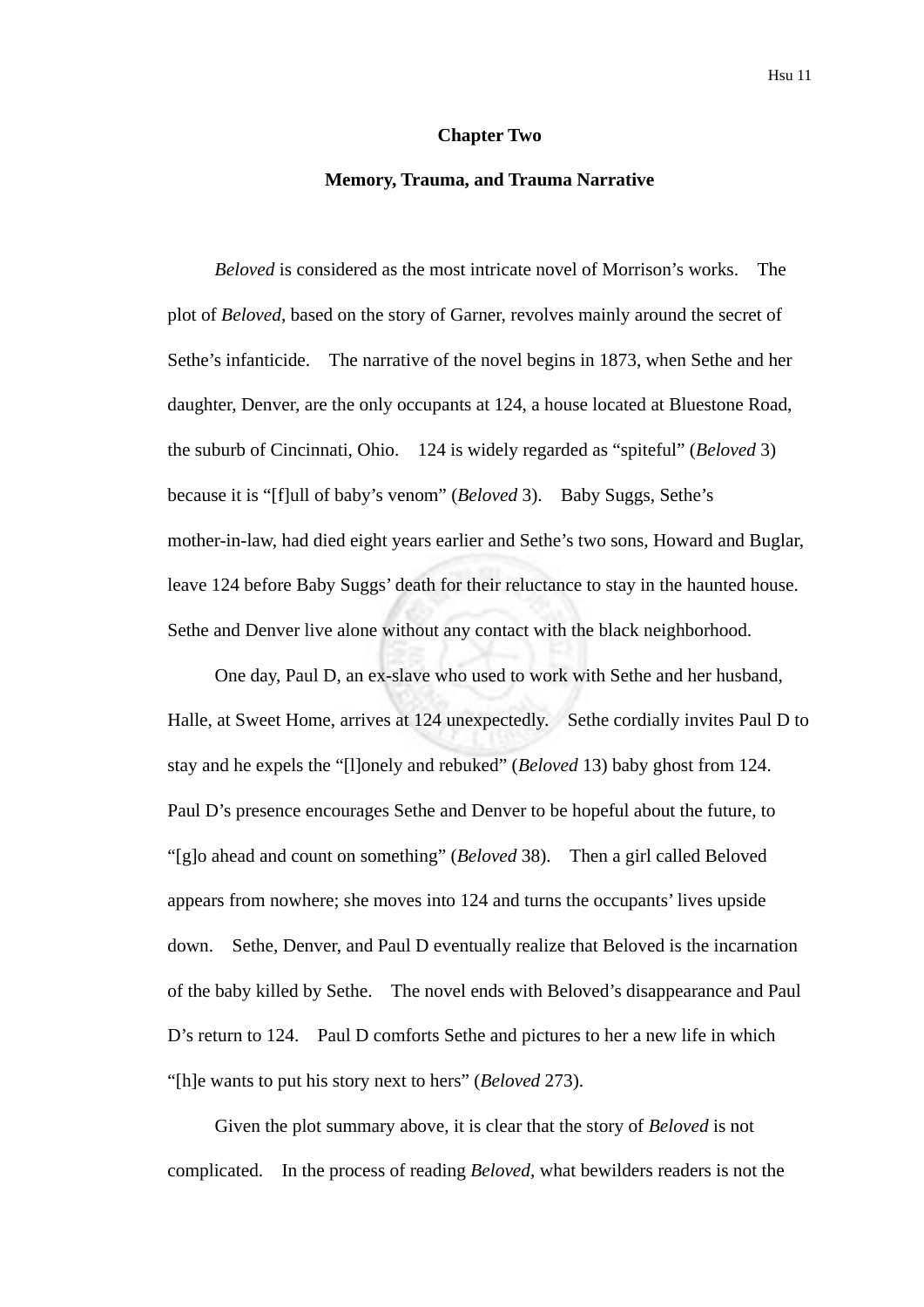plot or characterization but the narrative. Elizabeth Fox-Genovese points out that "[a]lthough the narrative of *Beloved* is infinitely complex, the story is chillingly simple" (107). The narrative in *Beloved* is complex and bewildering because it meanders through the characters' flashbacks. This episodic format cuts the narrative in *Beloved* into fragments. Readers cannot fully understand what happened to the characters until they finish reading the novel and thread clues together. The narration of the characters also fills with pause, gap, interruption, repetition, and convolution, which confuse and frustrate the reader. The whole narrative in *Beloved* begins with an abrupt opening, foreshadowing the upcoming intricacies. James Phelan indicates that "[t]he first chapter of Morrison's narrative offers an encounter with the difficult"  $(230)$ .<sup>1</sup> Readers may ponder over Morrison's intention to write such an intricate novel. Matus gives the confused readers an answer; she with penetrating insight connects the narrative of Morrison's novels with history and trauma:

What is the relation of history and trauma to fiction? Current theorisings about trauma and the bearing of witness provide a suggestive frame for much of Morrison's fiction, whose narrative forms speak of the repressions, hallucinations and discontinuities associated with trauma and whose cast of characters includes many haunted by history, suffering from war trauma, memory dysfunction and unresolved losses. (26) Matus' discussion of "trauma," "repression," and "memory dysfunction" reveals a

1

<sup>1</sup> Morrison, in "Unspeakable Things Unspoken: The Afro-American Presence in American Literature," states that she writes *Beloved* with an intentionally abrupt opening. She asserts that "[w]hatever the risks of confronting the reader with what must be immediately incomprehensible in that simple declarative authoritative sentence, the risk of unsettling him or her, I determined to take. [. . .]It is abrupt, and should appear so" (228). Morrison wants to throw the reader in an environment completely foreign; like the slaves shipped from their homeland to the unknown America (228).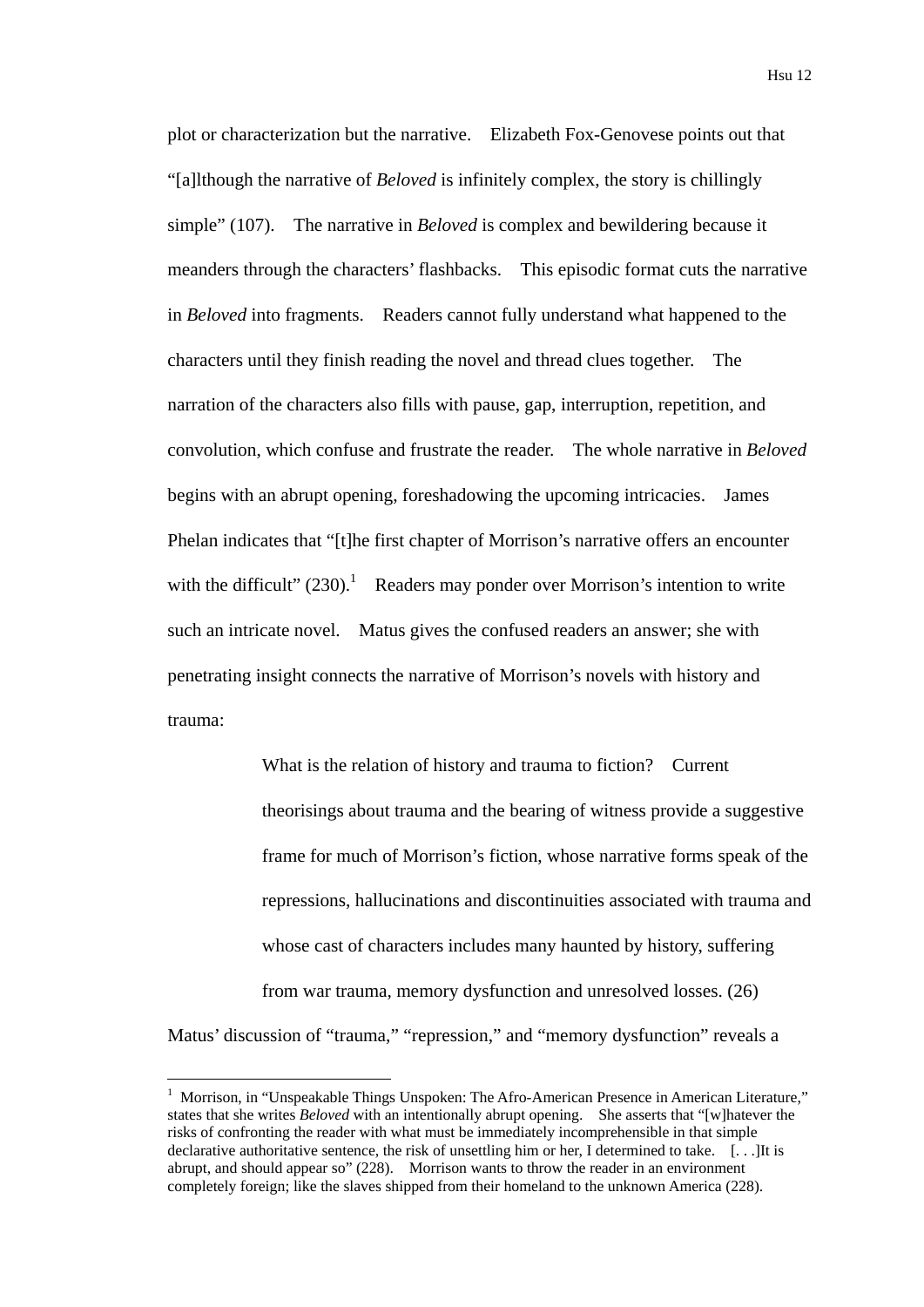possibility to explore the intricate narrative in *Beloved* in terms of memory and trauma. By explicating the relationship between memory, trauma, and narrative, the present chapter examines how the three interrelate with each other in *Beloved*.

# **I. Memory**

1

Before explicating the interplay between trauma, memory, and narrative, we should define memory first. What is memory? Based on the definition in *OED*, memory is "[t]he faculty by which things are remembered; the capacity for retaining, perpetuating, or reviving the thought of things past" ("Memory," def. 1.a.). Memory is the space used to store the experience we have. Sigmund Freud, in *Beyond the Pleasure Principle*, explains why human beings need memory—"We find it hard to believe, however, that permanent traces of excitation such as these are also left in the system *Pcpt.-Cs*. If they remained constantly conscious, they would very soon set limits to the system's aptitude for receiving fresh excitations"  $(25)$ .<sup>2</sup> According to Freud, memory is used as a container in which we restore our thought, knowledge, and experience. It is the capacity that we develop in order to save the space in the system *Pcpt.-Cs* for receiving fresh excitation.

Pierre Janet, a French psychiatrist and pioneer in the research of traumatic memory, "viewed the memory system as the central organizing apparatus of the mind, which categorizes and integrates all aspects of experience and automatically integrates them into ever enlarging and flexible meaning schemes" (van der Kolk and van der Hart 426). Janet regards memory not only as a containing capacity for experience

<sup>&</sup>lt;sup>2</sup> The system *Pcpt.-Cs.* means "the system of Perceptual-Consciousness," which, in the Freudian theory, denotes the "mental apparatus" processing the perception we receive from without and "[i]t must lie on the borderline between outside and inside" (*Beyond* 24).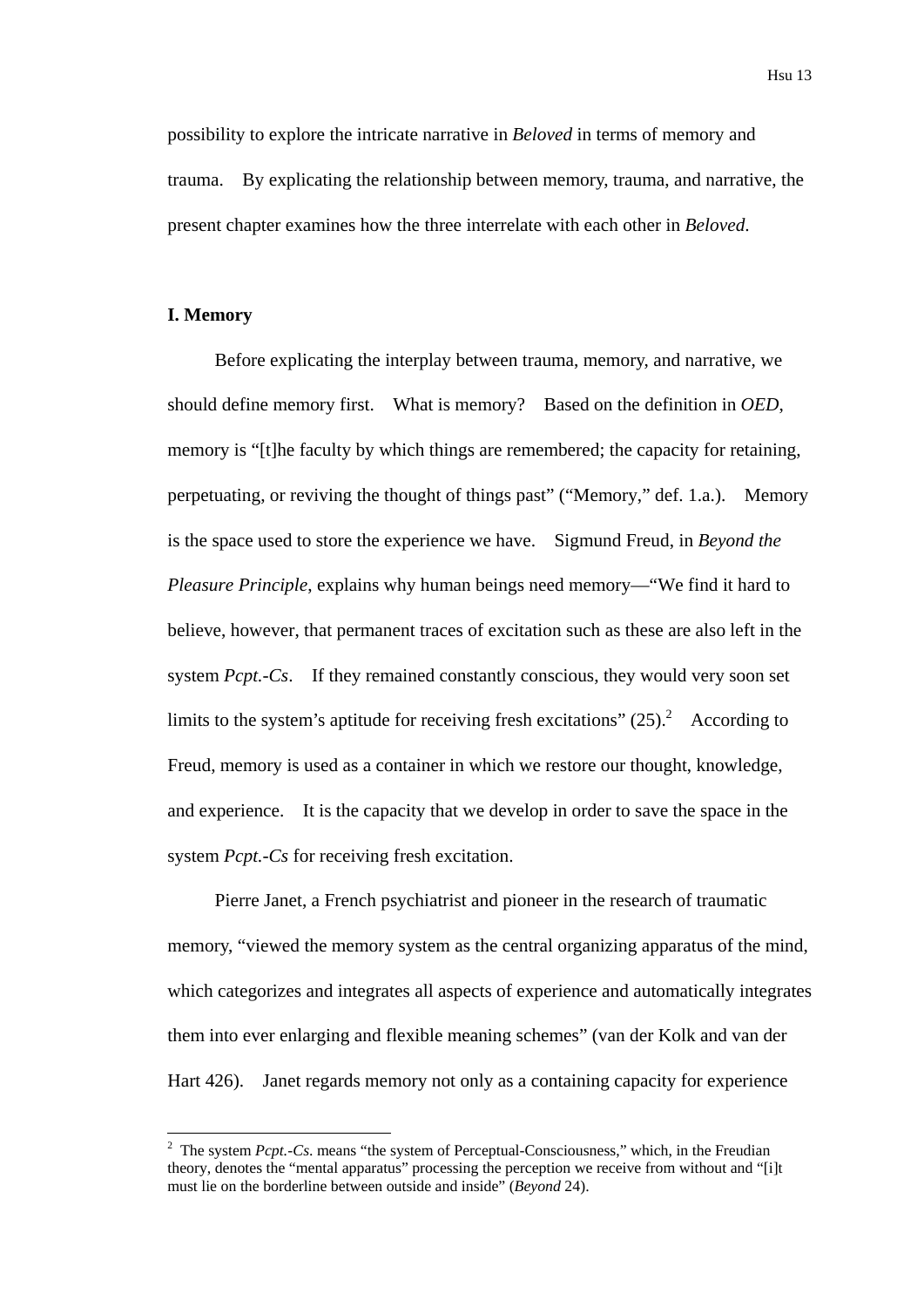but as a processing capacity "which at all times was organizing and synthesizing the incoming information in the light of previous integrated memories" (Perry and Laurence 28). This capacity of memory helps us to tackle new events efficiently by analogizing them to the experience stored in the memory system. By advancing the idea of memory's processing capacity, Janet foregrounds the significance of a unified memory to our psychic lives. He believes that the well-functioning memory system represents the healthy mental condition. In this regard, B. A. van der Kolk and Onno van der Hart explain Janet's idea that "[h]ealthy psychological functioning depends on the proper operation of the memory system which consists of a unified memory of all psychological facets related to particular experience: sensations, emotions, thoughts and actions" (426).

Memory is essential to our psychic lives; it also guides the narrative of *Beloved*. In *Beloved*, what Morrison attempts to present is the characters' traumatic experiences in slavery. The narrative in *Beloved* consists of the characters' flashbacks and the main plot revolves around Sethe's memories, which are traumatic and repressed. Mobley suggests that, in *Beloved*, Morrison "uses memory as the metaphorical sign of the interior life to explore and represent dimensions of slave life that the classic slave narrative omitted" (191). Vickroy defines *Beloved* as a novel of memorial, asserting that "[m]emory not only guides the narrative in *Beloved* but enacts an attempted recovery or supplement of forgotten or suppressed aspects of the lived past" (179). Deborah Guth also explores the narrative in *Beloved* and interrelates it with memory. Guth states that

> [o]n the most immediate level, *Beloved* clearly presents itself as a novel of remembering. Through a stream-of-consciousness technique that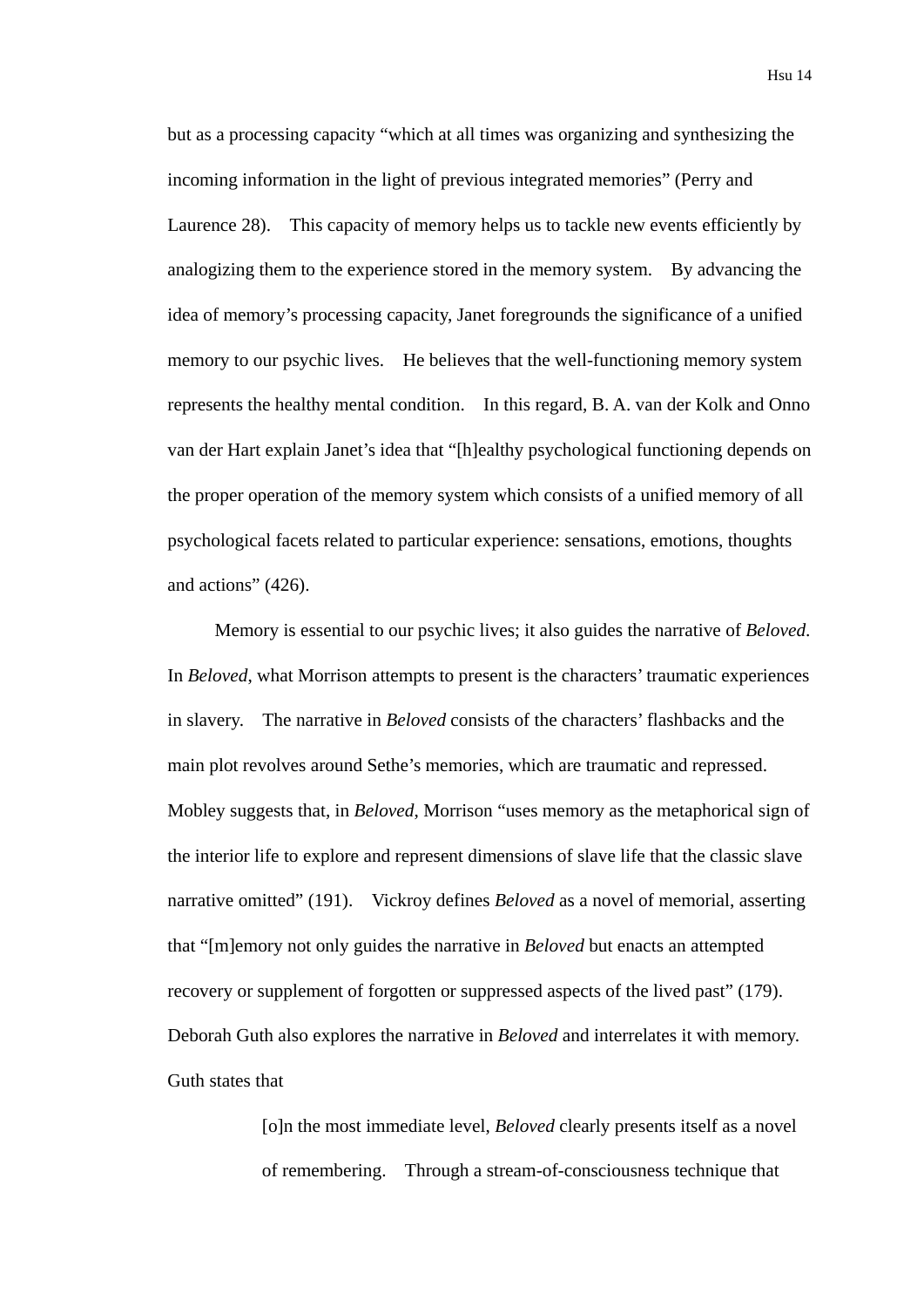provides fragmented and frightening hints, the narrative meanders through the mind of various characters to slowly reconstruct a portrait of the past, both individual and communal. (325)

# **II. Memory and Narrative—Narrative Memory**

In terms of the variation on the process of memory integration, Janet further divides memory into two different categories—habit memory and narrative memory. Habit memory is "the automatic integration of new information without much conscious attention to what is happening. This automatic synthesis, or habit memory [...] is a capacity humans have in common with animals" (van der Kolk and van der Hart 427). Habit memory is the capacity simply dealing with excitation and reaction; it helps us to store and retrieve memories without further interpretation.

Unlike habit memory, narrative memory is "a uniquely human capacity. In order to memorize well, one must pay special attention to what is going on. Narrative memory consists of mental constructs which people use to make sense out of experience" (van der Kolk and van der Hart 427). Janet, in *Psychological Healing*, explicates the interrelationship between memory and narrative:

> *Memory*, like belief, like all psychological phenomena, is an action; essentially, it is *the action of telling a story*. [. . .] The teller must not only know how to [narrate the event], but must also know how to associate the happening with the other events of his life, how to put it in its place in that life-history which each one of us is perpetually building up and which for each of us is an essential element of his personality. A situation has not been satisfactorily liquidated, has not been fully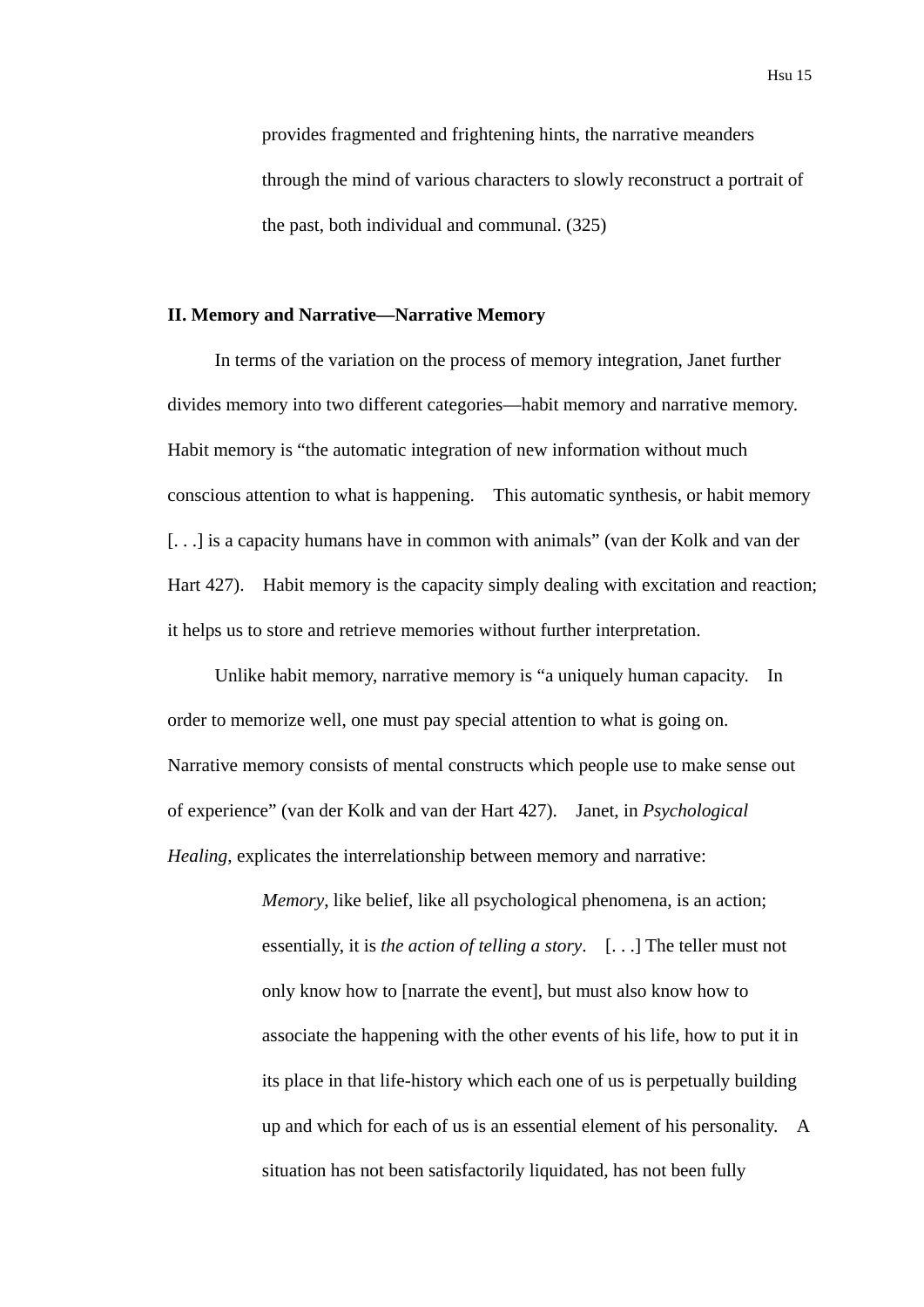assimilated, until we have achieved, not merely an outward reaction through our movements, but also an inward reaction through the words we address to ourselves, through the organization of the recital of the event to others and to ourselves, and through the putting of this recital in its place as one of the chapters in our personal history. (661-62, Janet's emphasis)

On the process of memory integration, narration serves not only to store memories but also to assimilate them into one's personal history. Janet stresses the "linguistic operation" of memory by regarding it as "the action of telling a story." Jacques Lacan also considers memory as a "signifying articulation" (*The Seminar* 223). It is "the symbolic history of the subject, a chain of signifiers linked up together" (Evans 110). Narrative memory is a gift for human beings because, by using language, we recount memories and give them new meanings. Jeffrey Prager points out the significance of narrative memory, asserting that "[w]ithout memory to represent the past from which one came, it is impossible to represent one's self as moving through time into the future" (82). Narrative memory is an "inward reaction through the words" (Janet 662) by which we build up personal history and develop our personalities.

### **III. Trauma**

In the light of Janet's idea, narrative memory is the process of experiencing events, storing, recounting, comprehending, and then assimilating. We use narrative memory to integrate our experiences and to maintain our psychic lives as a unified whole. However, not all experiences in our lives can be easily recounted and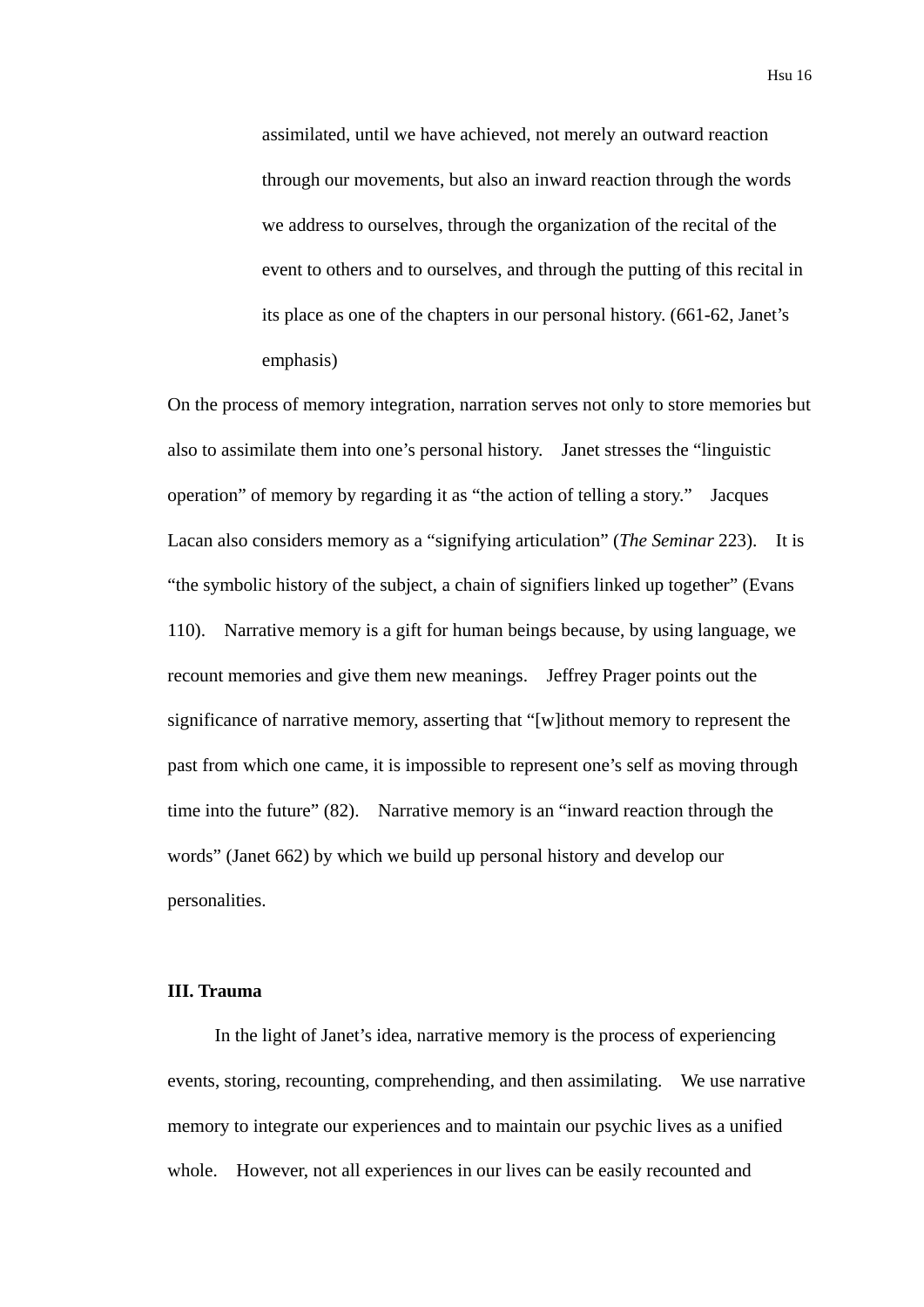integrated into the memory system. People who experience the traumatic events encounter problems in recounting their memories in a linear and unified way, let alone assimilating them into their personal history. For example, in *Beloved*, the characters' narratives of their experiences, affected by their traumatic memory, are fragmented. In order to illuminate how trauma affects memory and narrative, we have to start with the definition of trauma.

What is trauma? Originally, it is a term used in medicine to denote "any" injury where the skin is broken as a consequence of external violence, and the effects of such an injury upon the organism as a whole" (Laplanche and Pontalis 465). Psychoanalysts adapt the term to represent an unrecoverable psychic shock caused by accidents. In *The Language of Psychoanalysis*, Jean Laplanche and J. B. Pontalis interpret trauma as "[a]n event in the subject's life defined by its intensity, by the subject's incapacity to respond adequately to it, and by the upheaval and long-lasting effects that it brings about in the psychical organization" (465). Laplanche and Pontalis characterize trauma as "a violent shock," "a wound," and "the consequences affecting the whole organization" (466). These concepts of trauma derive from Freud's trauma theory, which is based on his clinical observation of the traumatized patients.3

<u>.</u>

 $3$  The Freudian concept of trauma shifts several times during his academic life. Freud first relates trauma with neurosis and defines it as "an event in the subject's personal history that can be dated and that has subjective importance owing to the unpleasurable affects it can trigger off" (Laplanche and Pontalis 466). In this period, Freud puts emphasis on "the specific circumstances" from which the event derives its traumatic force (Laplanche and Pontalis 466). Freud then shifts his study to "the original trauma in prepubertal life" (Laplanche and Pontalis 467). He regards this kind of trauma as the first trauma that the subject may experience. In this period, Freud develops the idea that trauma affects the subject by deferred action. The trauma that happens to children in "the scene of seduction" cannot be effective until it is evoked in the second scene after puberty through some association. The Freudian concept of "repression," used by the subject as the defense against traumatic memory, becomes clear at that time. In the next period, Freud's interest in "war neurosis" leads him to connect trauma with accident neurosis. He publishes *Beyond the Pleasure Principle* in which he readopts the economic perspective of trauma. In terms of "pleasure principle" and "repetition compulsion," Freud frames the hypothesis that "an excessive influx of excitation immediately halts the operation of the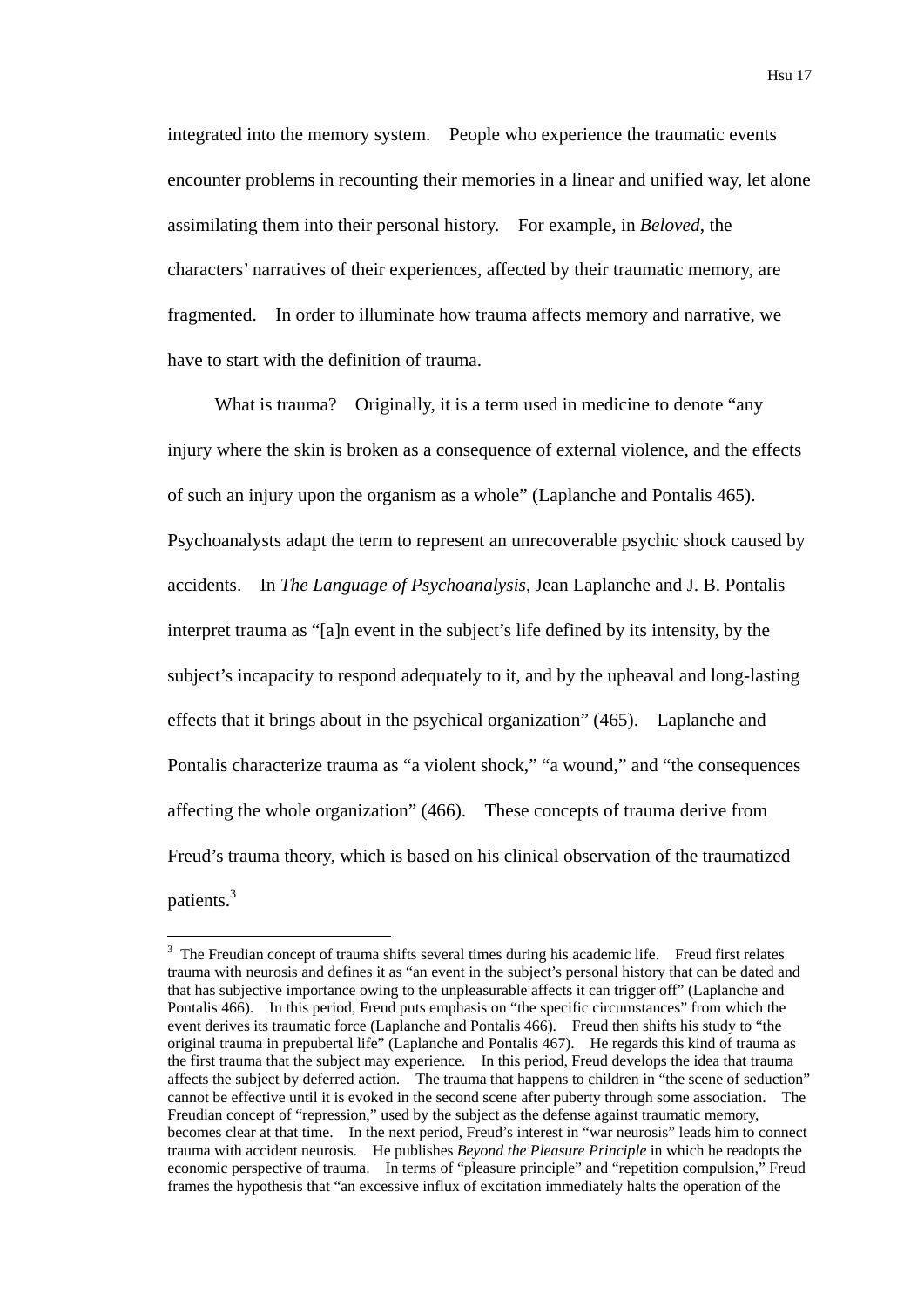In *Beyond the Pleasure Principle*, Freud explicates the cause of trauma and its effect on our psychic lives in an "economic" point of view (7). He indicates that, although human beings experience the world by receiving the external excitation, "*protection against* stimuli is an almost more important function for the living organism than *reception of* stimuli" (*Beyond* 27, Freud's emphasis). In order to keep human beings' psychic lives in balance, "the mental apparatus endeavours to keep the quantity of excitation present in it as low as possible or at least to keep it constant" (*Beyond* 9). This so-called "the principle of constancy" is "posited as the economic foundation of the pleasure principle" (Laplanche and Pontalis 345) because "unpleasure corresponds to an *increase* in the quantity of excitation and pleasure to a *diminution*" (Freud, *Beyond* 8, Freud's emphasis). Freud further states that "[t]he pleasure principle follows from the principle of constancy" (*Beyond* 9) and in virtue of the two principles human beings can "discharge," "avoid," or "defend oneself against" the excitation from without (Laplanche and Pontalis 341).

In order to operate the principle of constancy, human beings construct a psychical "shield" outside the system *Pcpt.-Cs* to ward off and to filter the external excitation. With the protection of the shield, we can "deal only with very small quantities of external stimulation and only take in *samples* of the external world" (Freud, *Beyond* 28, Freud's emphasis). The shield controls the influx of excitation and keeps them in the constant level. However, not all events can be regulated easily;

pleasure principle, obliging the mental apparatus to carry out a more urgent task 'beyond the pleasure principle' which consists in binding the excitations in such a way as to allow for their subsequent discharge" (Laplanche and Pontalis 468). In the last period, by revising the theory of anxiety, Freud changes his concern from the external danger to the internal one—"the ego is attacked from within [. . .] *just as* it is from without" (Laplanche and Pontalis 469, Laplanche and Pontalis' emphasis). The thesis adopts the Freudian concept of trauma in *Beyond the Pleasure Principle* along with the emphasis on the Freudian repression theory and the "deferred action" of trauma, which will be discussed in detail in Chapter Three.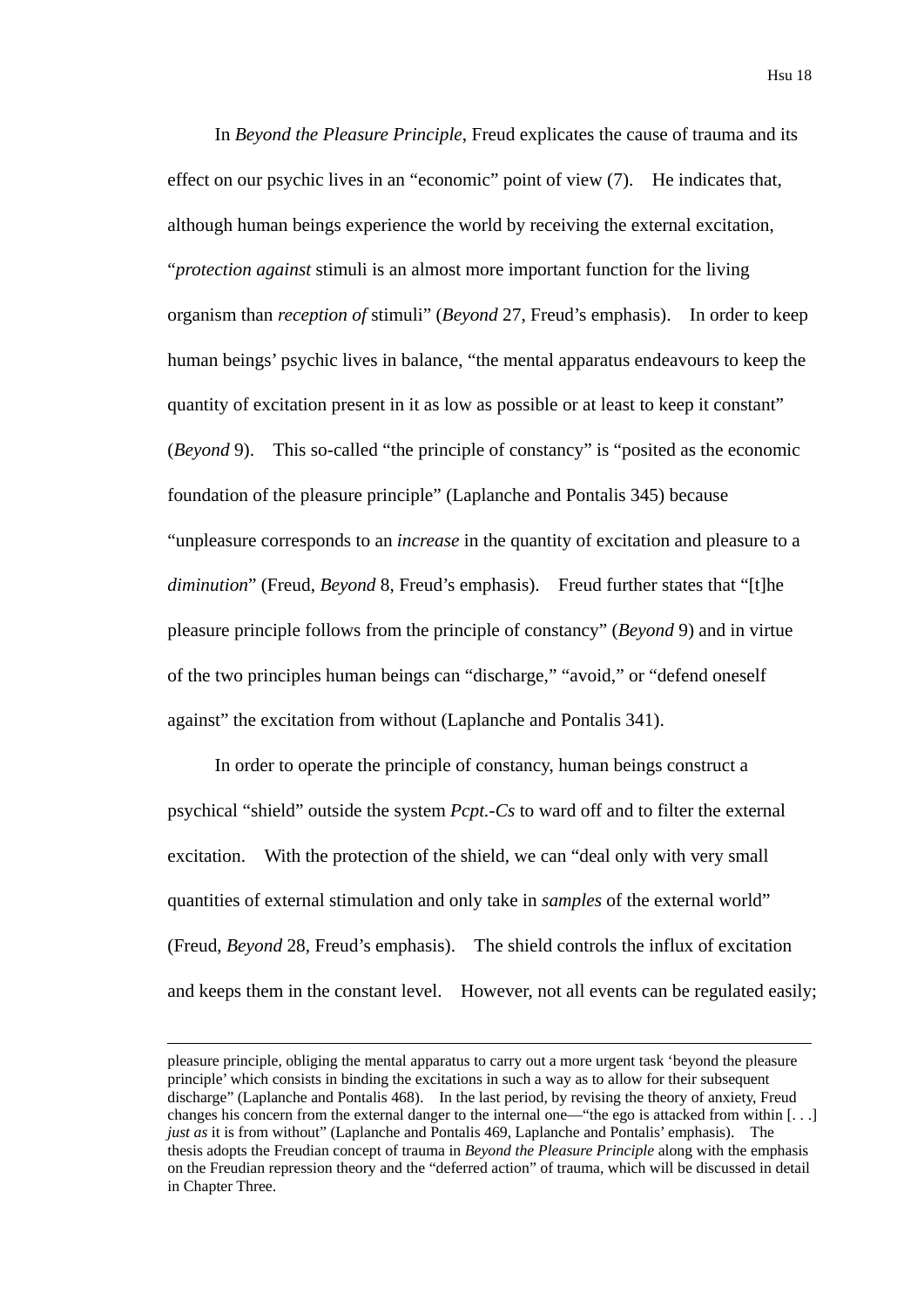some painful events, like car accident, rape, catastrophe, even holocaust, occur unexpectedly with the excessive influx of excitation. They penetrate the shield and overwhelm the system *Pcpt*.-Cs Freud indicates that "we describe as 'traumatic' any excitations from outside which are powerful enough to break through the proctective shield. It seems to me that the concept of trauma necessarily implies a connection of this kind with a breach in an otherwise efficacious barrier against stimuli" (*Beyond* 29).

Following her father's viewpoint, Anna Freud defines "traumatic" as "shattering, devastating, causing internal disruption by putting ego functioning and ego mediation out of action" (238). She points out the significant consequence of the traumatic experience. The sudden increase of the excitation violates the principle of constancy and thus halts the operation of the pleasure principle. The traumatic excitation, by means of its excessiveness and abrupt appearance, paralyzes the system *Pcpt.-Cs*, making it incapable of managing the traumatic experience. Without the subsequent discharge, the unassimilated experience is left on one's psychical history in a state of "fixation." Freud observes that the patient is fixated to her/his trauma and such fixation is displayed in the patient's dreams, which "have the characteristic of repeatedly bringing the patient back into the situation of his accident" (*Beyond* 13).

In *Beloved*, trauma is pervasive. As a novel of slavery, *Beloved* depicts the atrocities in slavery, which traumatizes most of the characters. Baby Suggs says, "Not a house in the country ain't packed to its rafters with some dead Negro's grief" (*Beloved* 5). Being a survivor from slavery, Baby Suggs has eight children but "[f]our taken, four chased" (*Beloved* 5). She spends her life working in the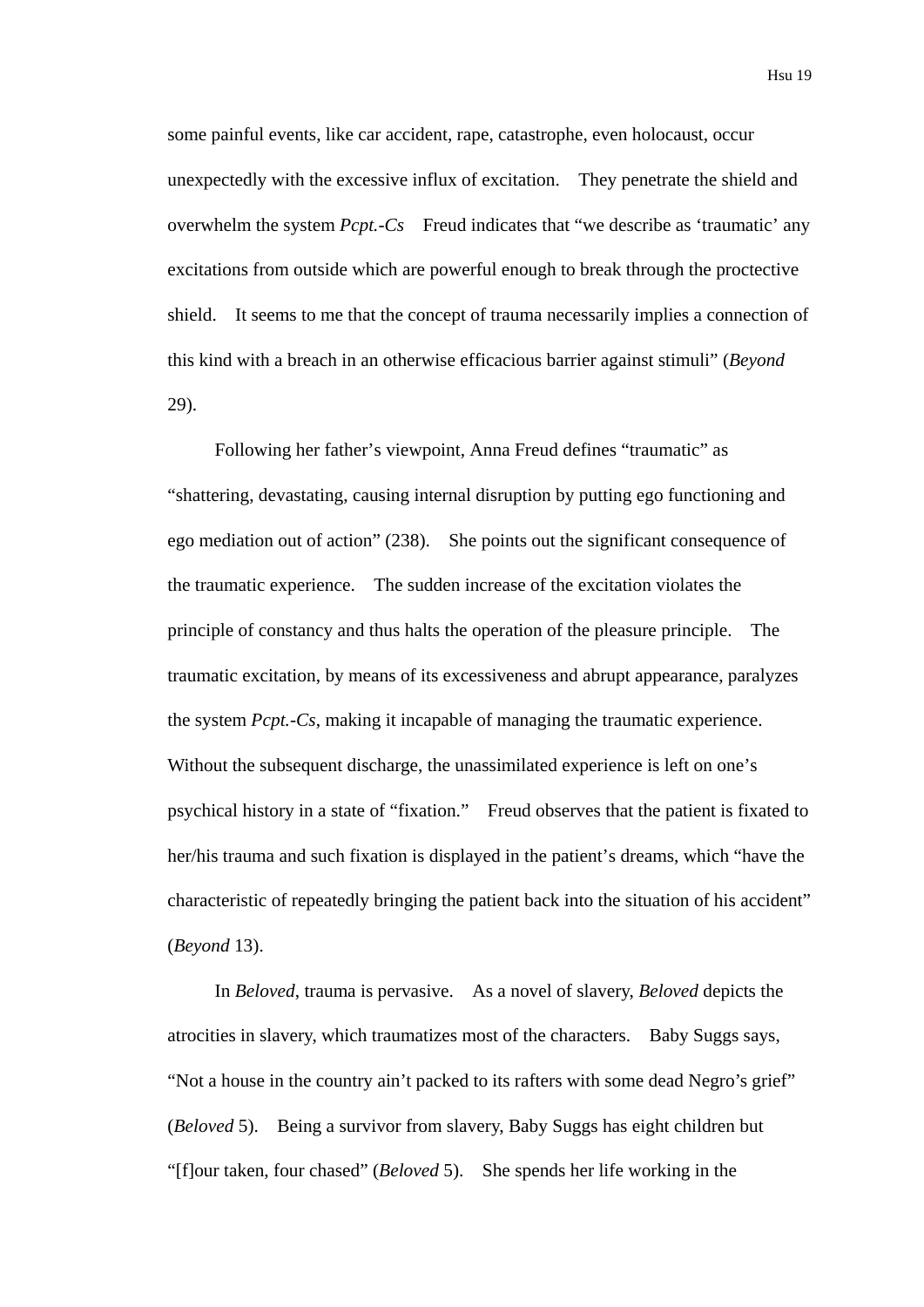plantation and, when she is free from slavery, she decides to "lay it all down" (*Beloved* 86). She preaches at "the Clearing" (*Beloved* 86) to other blacks but after seeing Sethe kill Beloved, she gives up. "Her faith, her love, her imagination and her great big old heart began to collapse twenty-eight days after her daughter-in-law arrived" (*Beloved* 89). Other slaves have the same miserable experiences. Paul D has been put an iron bit in his mouth, chained together with forty-five slaves in Alfred, Georgia, and almost drowned in muddy water. Stamp Paid is forced to share his wife Vashti with the slave owner. Halle goes insane at Sweet Home because he witnesses Sethe's being abused by schoolteacher and his two nephews. Sethe, the protagonist of *Beloved*, is whipped at Sweet Home, leaving the tree-form scars on her back.

However, these miserable experiences, given their traumatic characteristics, cannot be assimilated into the character's personal history. Being unable to be discharged, the traumatic experiences fix on the characters' psychic lives and disturbs them thereafter. Baby Suggs, after being traumatized, "grew tired, went to bed and stayed there until her big old heart quit. Except for an occasional request for color she said practically nothing" (*Beloved* 104). Paul D tells Sethe that he would never "be Paul D again, living or dead. Schoolteacher changed me. I was something else" (*Beloved* 72). Suffering from her traumatic memory, Sethe stays in the past and gives up the hope for the future. "[H]er brain was not interested in the future. Loaded with the past and hungry for more, it left her no room to imagine, let alone plan for, the next day" (*Beloved* 70). Trauma not only depresses the traumatized subject but also drives her/him to the corner and forces her/him to do something irrational. When schoolteacher goes to 124, Sethe, driven by her traumatic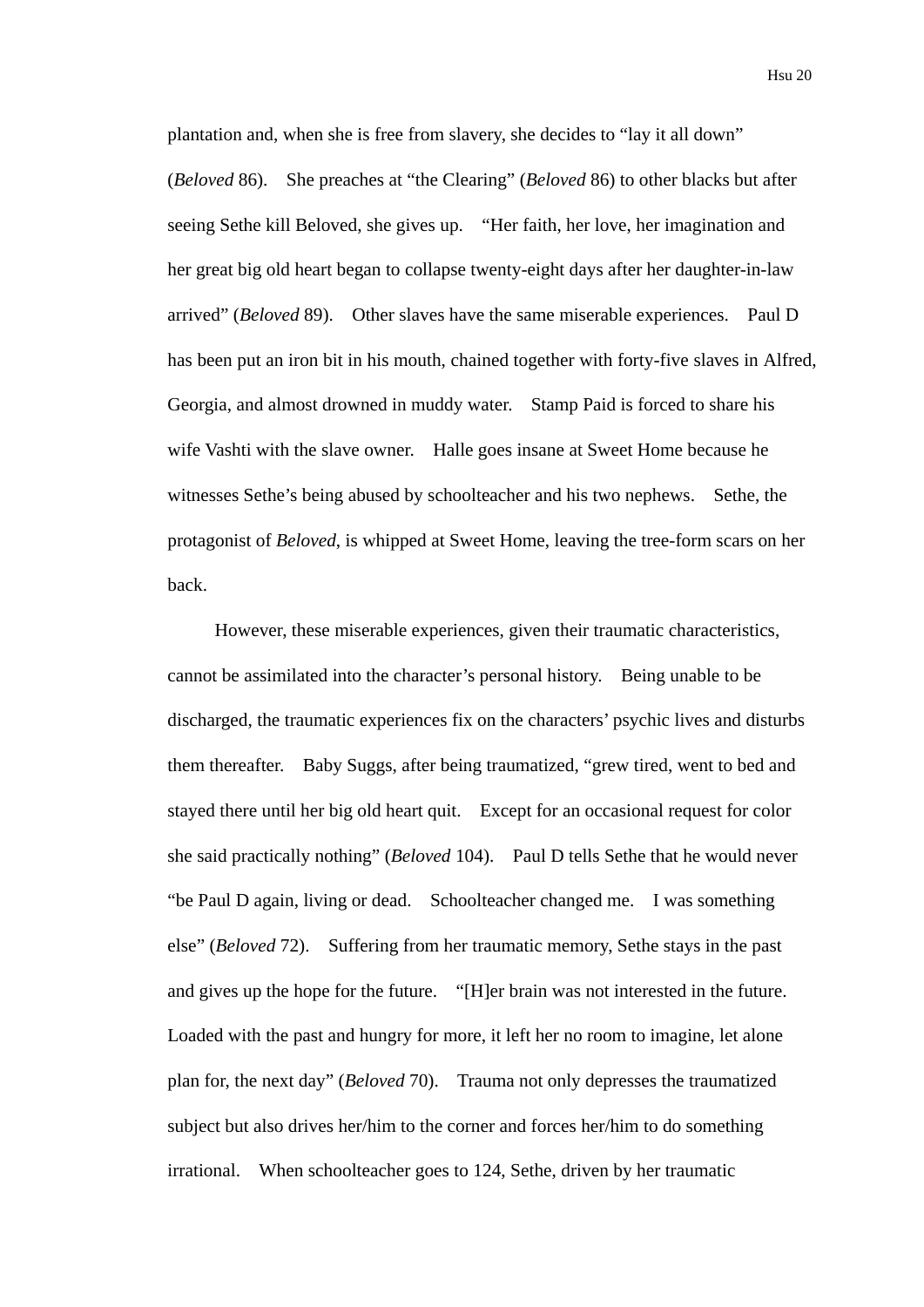experiences, gathers her children to the woodshed and tries to kill them all for her reluctance to let them grow up in slavery (*Beloved* 149).

Denver, like all other characters, suffers from her own traumatic experiences. However, readers may question if Denver has really been traumatized since she did not experience the atrocities which Sethe, Paul D, or Stamp Paid have undergone. Denver has not been tied, whipped, abused, humiliated, not even with an iron bit put in her mouth. What tortures Denver may not be as ferocious as what other ex-slaves have experienced, however, it does not mean that Denver's experiences are not traumatic enough. Denver's situation leads us to the question: what kind of events can be accurately counted as traumatic?

Based on the above discussion about trauma, we have a picture in mind that the trauma experience is "an experience which within a short period of time presents the mind with an increase of stimulus too powerful to be dealt with or worked off in the normal way, and this must result in permanent disturbances of the manner" (Freud, *Introductory* 275). The Freudian definition of the traumatic experience is explicit, yet it does not explain which event with excitation is "too powerful" and traumatic. Robert M. Galatzer-Levy indicates that the judgment on the event's traumatic effect is subjective rather than objective, "not in terms of external events but through the effects of events on the subject." (142). He further elaborates on his idea:

> The psychoanalytic definition of trauma involves not only the event but also the subject's response to that event. No event, no matter how obviously unpleasant or bad, is intrinsically traumatic. Nor is the external observer's assessment of an event as apparently minor a guarantee that it is not traumatic. [. . .] They can only be judged

Hsu 21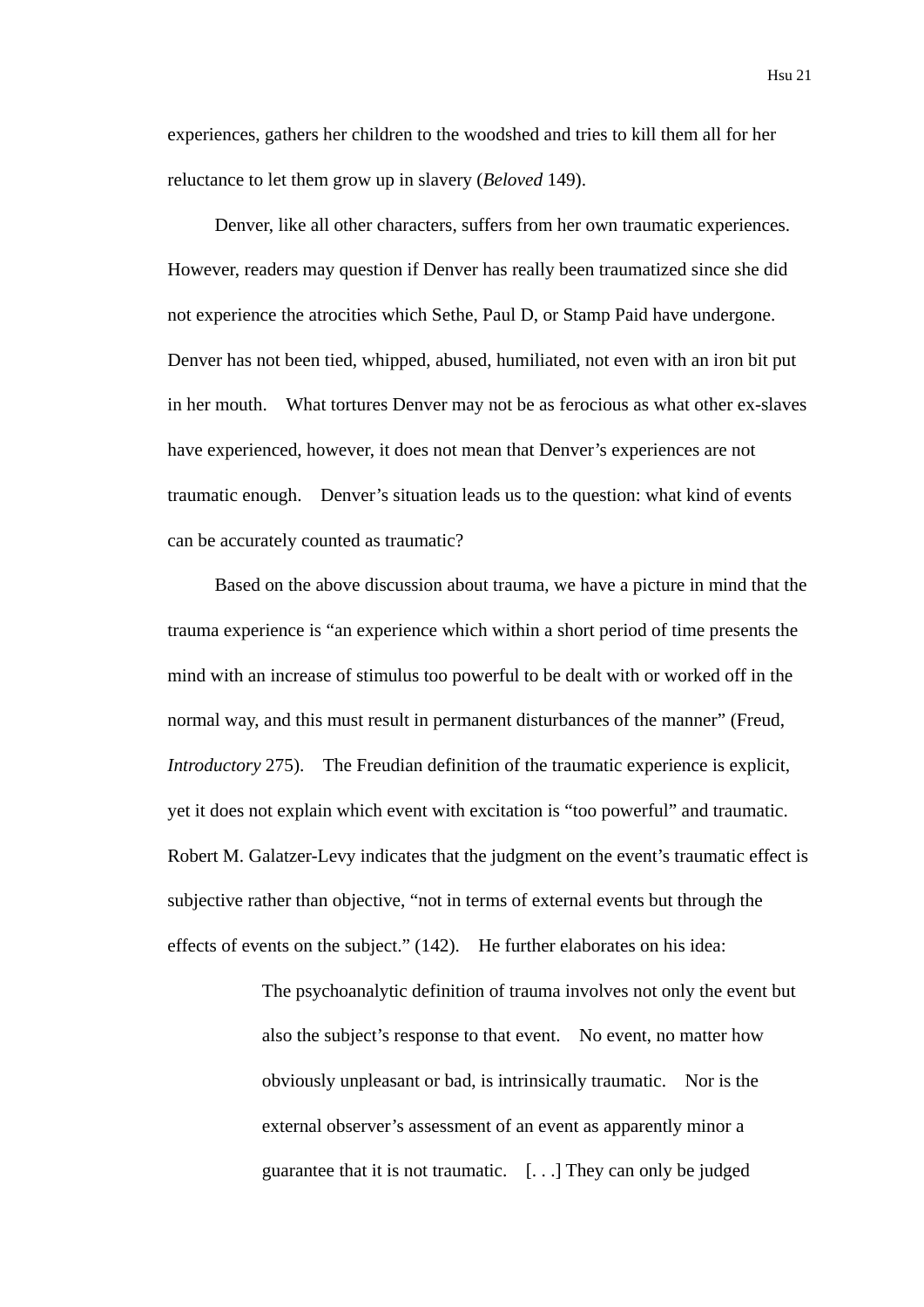traumatizing in relation to a person's internal capacities to deal with the event, the personal history that gives the event meaning, the availability of social support to deal with the event, and the areas of current anxiety that overlap with the event. For some children who cannot regulate the intensity of stimuli, ordinary noises and scenes may be traumatic  $(142-43)$ .

As Galatzer-Levy suggests, whether an event is traumatic or not is judged by the subject who undergoes it. In Denver's case, she does not undergo the atrocities in slavery, but the unpleasant experiences in her life traumatize her. Being ostracized by the black community, Denver lives alone with her mother in 124 after Baby Suggs died. The isolation and public apathy revealed by the black community traumatize Denver. She complains to her mother, "I can't live here. I don't know where to go or what to do, but I can't live here. Nobody speaks to us. Nobody comes by. Boys don't like me. Girls don't either" (*Beloved* 14). When Denver is seven years old, she has the chance to study with other children in Lady Jones' house. However, Denver's study is terminated by a question with "no meanness" (*Beloved* 102). A little boy, Nelson Lord, asks Denver about Sethe's infanticide. The question traumatizes Denver; she never goes back to the class and she loses her hearing for two years. These experiences, which might be nothing to Sethe and Paul D, are to the contrary traumatic to Denver.

Denver's traumatic experiences correspond to the so-called "insidious trauma," a concept developed by psychologists and therapists to challenge the conventional definition of traumatic events as "overwhelming" (Matus 28). By insidious trauma, psychologists refer to the "traumatogenic effects of oppression that are not necessarily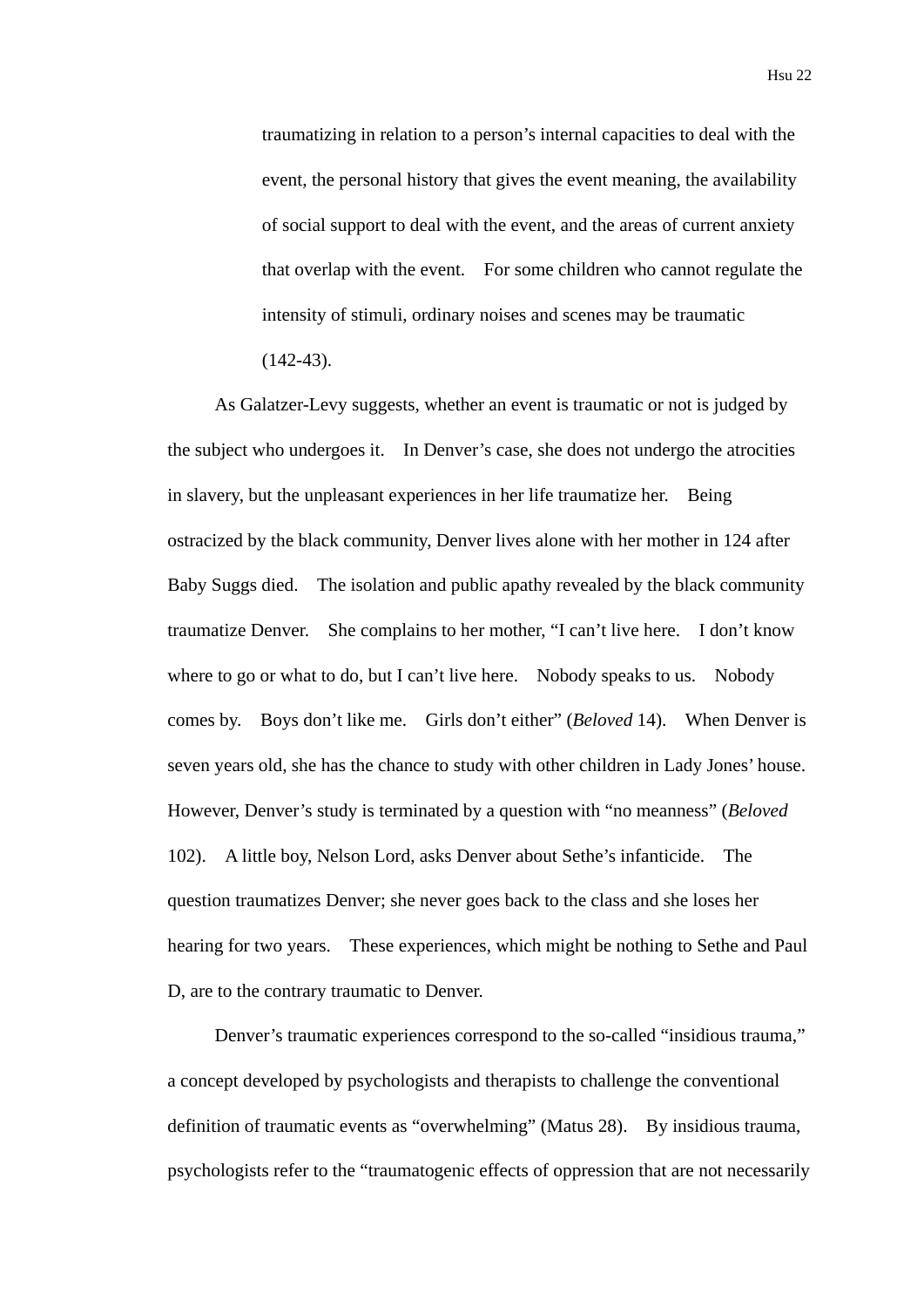overtly violent or threatening to bodily well-being at the given moment but that do violence to the soul and spirit" (Brown 107). They put emphasis on "the social dimension" (Erikson 185) of trauma instead of treating it as an independent accident, "a continuing background noise rather than an unusual event" (Brown 103). Insidious trauma can be used to interpret the discrimination of race or gender under the dominant culture.

Maria Roots, who develops the concept of insidious trauma, suggests that "[t]he effects of insidious trauma can be passed down transgenerationally through stories of atrocities about what has been done to those who have come before" (374). Denver's trauma, all related to her mother's infanticide, is insidious because "the thing that leapt up in her when he [Nelson Lord] asked it was a thing that had been lying there all along" (*Beloved* 102, explanation mine). Being asked about Beloved's death, Denver begins to "fix on the baby ghost. Before Nelson Lord, she had been barely interested in its antics. [...] Now it held for her all the anger, love and fear she didn't know what to do with" (*Beloved* 103). Nelson Lord's inquiry traumatizes Denver because it arouses the insidious trauma, which passes from Sethe to Denver transgenerationally.

## **IV. Trauma, Memory, and Narrative**

Judith Herman, in *Trauma and Recovery*, suggests that "the traumatized person may experience intense emotion but without clear memory of the event, or may remember everything in detail but without emotion" (34). At the very moment of being traumatized, the subject is stunned and her/his system *Pcpt.-Cs* is paralyzed. The subject, being appalled at what happens, cannot react to the traumatic event and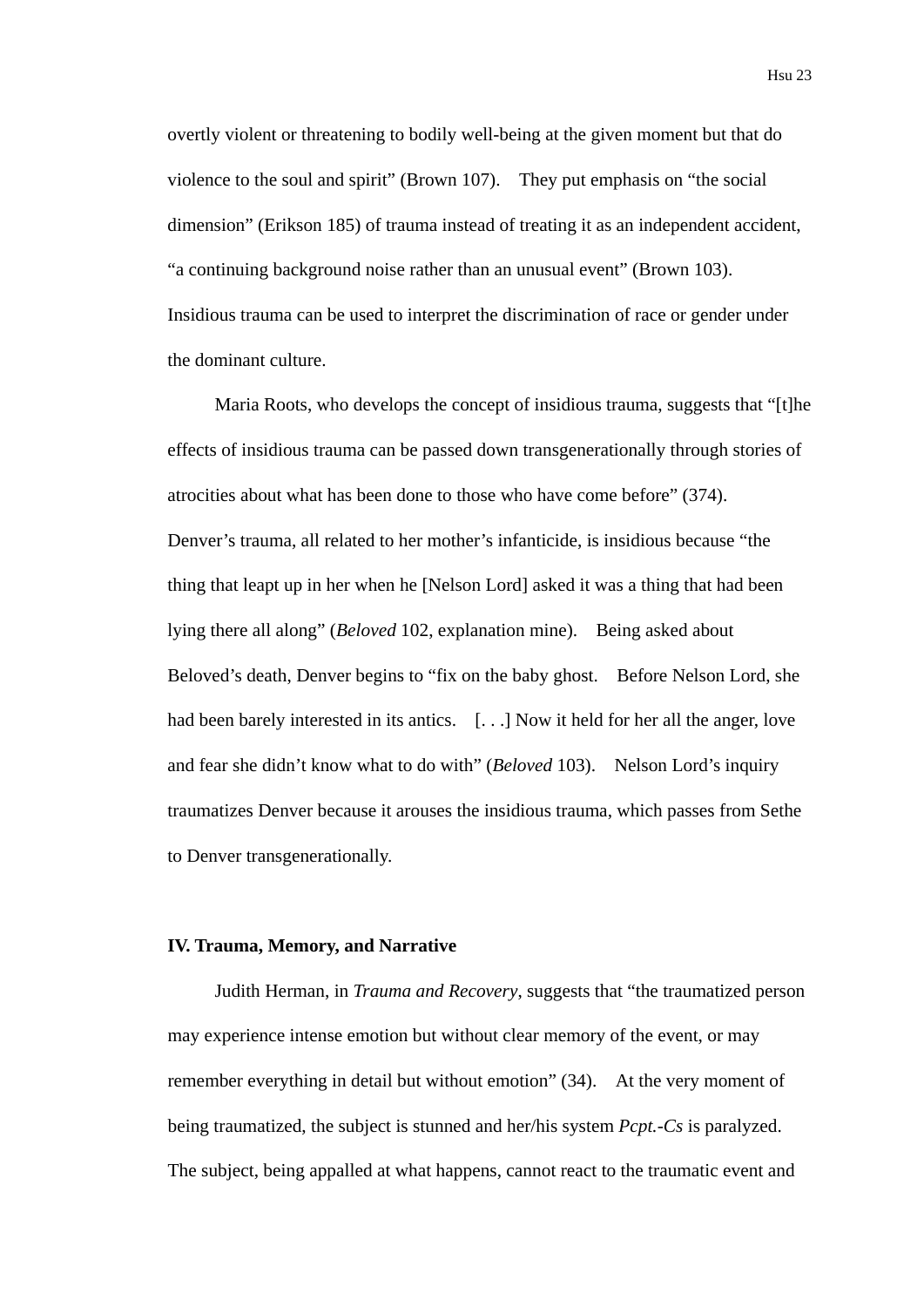then integrate the experience into memory system. Being followers of Janet's trauma theory, van der Kolk and van der Hart indicate that traumatic experiences

> may not easily fit into existing cognitive schemes and be remembered with particular vividness, or totally resist integration. Under extreme conditions, existing meaning schemes may be entirely unable to accommodate frightening experience, which causes the "memory" of these experiences to be stored differently, and not be available for retrieval under ordinary conditions: it becomes dissociated from conscious awareness and voluntary control. (427)

Matus also puts emphasis on the difficulty of integrating trauma experiences into memory system. She defines trauma as "the very fact that an event or occurrence has not been assimilated; it is not available in the usual way to memory, interpretation, forgetting, distorting and so on" (24). Encountering the difficulty of integrating traumatic experiences, the traumatized subject cannot memorize well what happens in the traumatic event, especially the decisive moment of it. As a result, the content of traumatic memory may be fragmented and discontinuous, even totally missed.

In *Beloved*, Halle is an extreme example for illustrating how trauma affects the forming process of memory. Hiding in the loft of the barn of Sweet Home, Halle witnesses the two nephews of schoolteacher hold Sethe down and suck on her breast. This traumatic scene "messed him up," breaking him "like a twig" (*Beloved* 68). As Paul D says, "Things get to him. Things he can't chop down because they're inside" (*Beloved* 69). Halle goes insane and the last time when Paul D meets him, Halle is "squatting by the churn smearing the butter as well as its clabber all over his face" (*Beloved* 70). Paul D admits to Sethe that, with an iron bit in his mouth, he cannot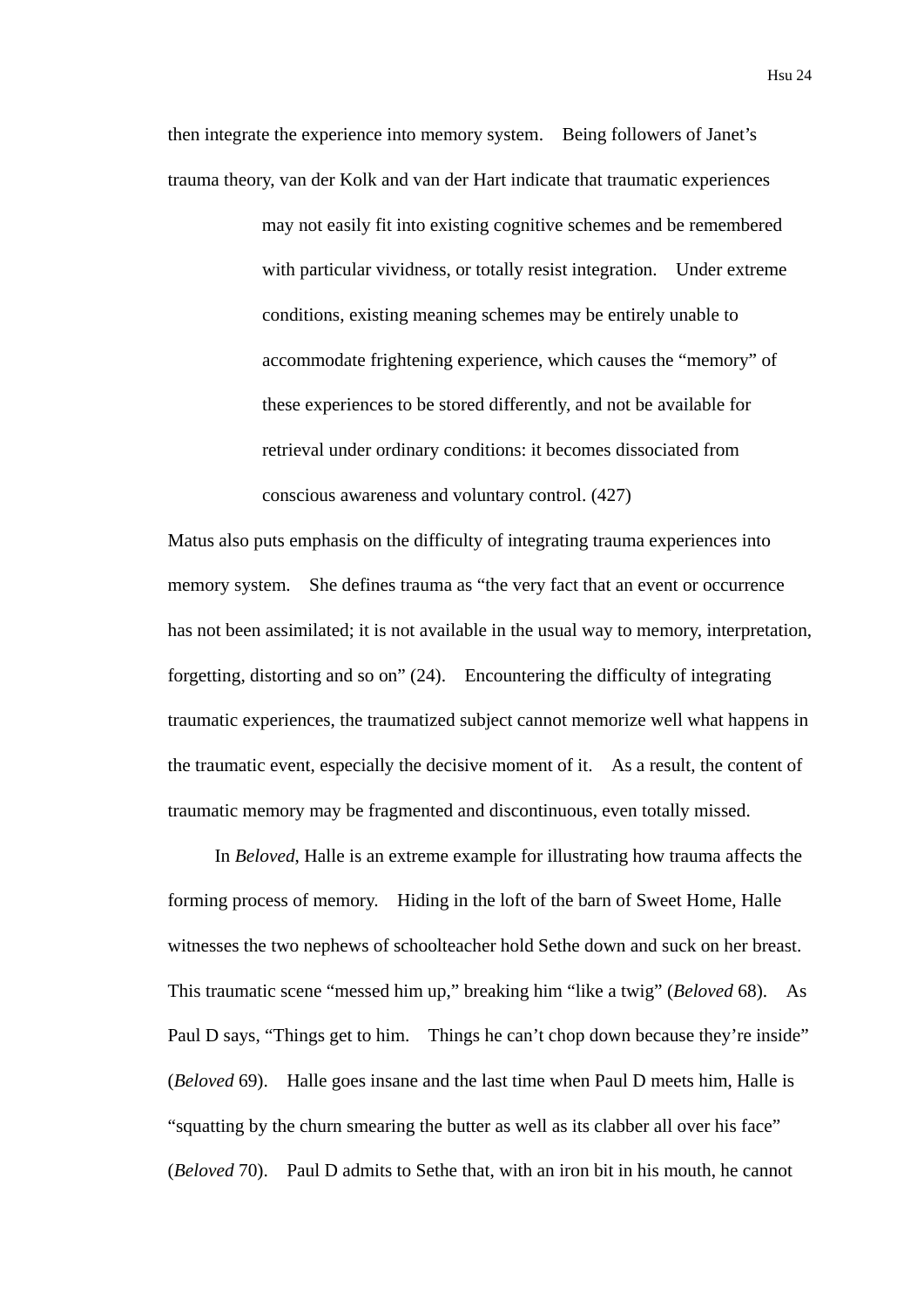ask Halle if he really witnesses the nephews' atrocities. Even though he can, Halle would not answer him because the traumatic experience has already disordered his memory system.

Trauma not only affects the building of memory but also disrupts the narration of it. Since the content of traumatic memory is fragmented and discontinuous, trauma narrative, the narrative of traumatic memory, cannot be unified and linear. Considering the characteristic of traumatic memory, Janet suggests that, after being traumatized, "[t]he subject is often incapable of making the necessary narrative which we call memory regarding the event" (663). Ruth Leys, following Janet's study of trauma, distinguishes traumatic memory from narrative memory. According to Leys, narrative memory "narrates the past as past," yet traumatic memory "merely and unconsciously *repeats* the past" (647, Ley's emphasis). Narrative memory, like "the action of telling a story" (Janet 661), narrates the past events in a linear way, in order to give them new meanings and to build up personal history. Trauma narrative, on the contrary, repeats the traumatic experience without realizing its significance.

# **V. Traumatic Memory: Repression and Incommunicability**

The difficulty of narrating traumatic experiences hinders those experiences from being assimilated into one's personal history. As a result, traumatic experiences exist independently and uncannily in the memory system; they are the existences that the subject disavows and evades. Freud, in *Studies on Hysteria*, suggests that traumatic memory is "intentionally *repressed* from [the patient's] conscious thought" (10, emphasis mine). Repression, correlating with the concept of "defence" in the Freudian theory (Laplanche and Pontalis 390-91), refers to "the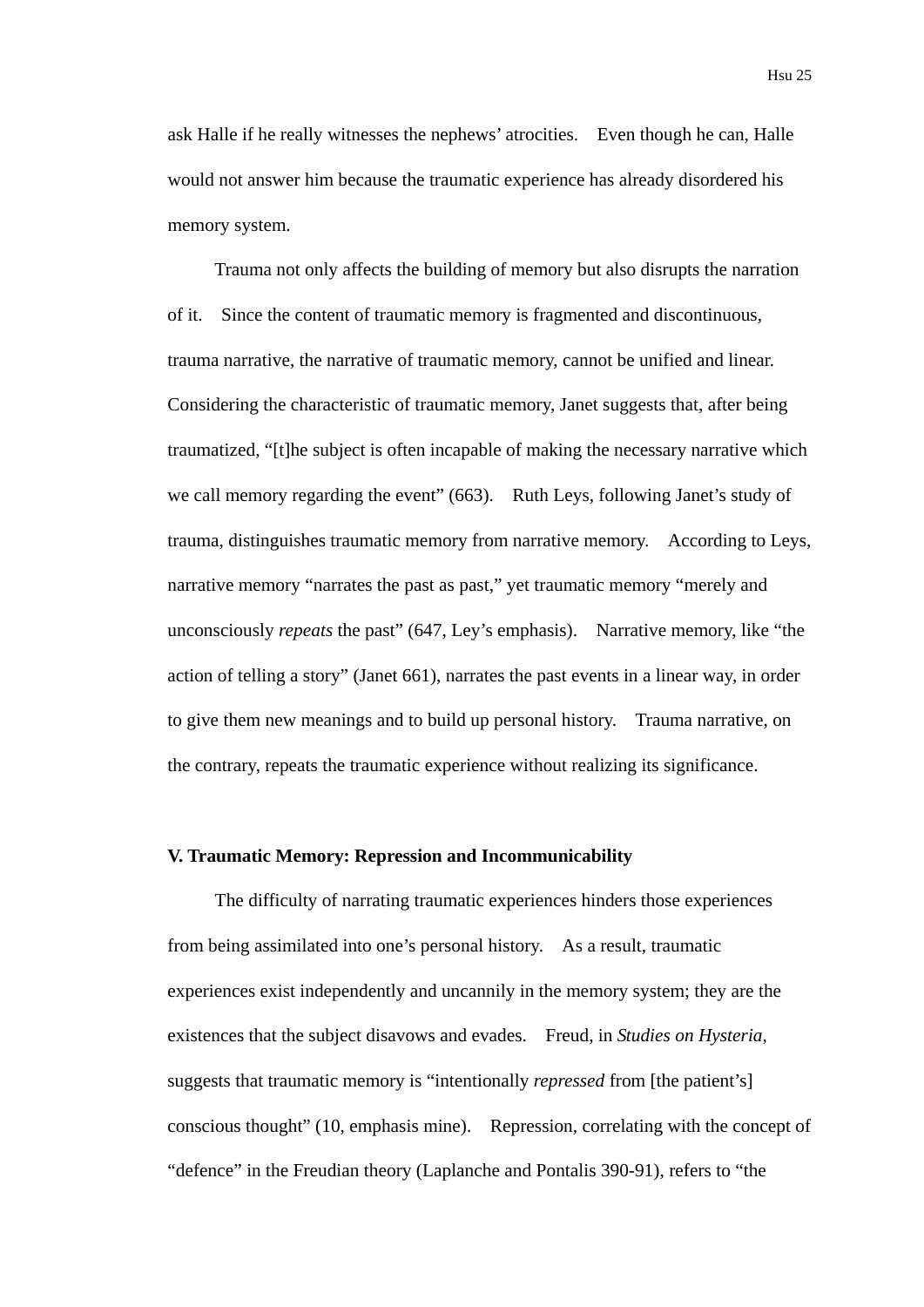active operation by which people try to bar thoughts, images, and memories from awareness" (Galatzer-Levy 14). Van der Kolk and van der Hart states that the concept of repression "reflects a *vertically* layered model of mind: what is repressed is pushed downwards, into the unconscious" (437-38, emphasis mine). By repressing traumatic memory, the traumatized subject evades recounting her/his traumatic experiences relating to the painful feelings of anxiety, guilt, depression, or shame. The traumatic experiences, removed from consciousness, "*are completely absent from the patients*' *memory when they are in a normal psychical state, or are only present in a highly summary form*" (*Studies* 9, Freud's emphasis). Whether they are absent from or vaguely exist in consciousness, the traumatized subject avoids talking about traumatic experiences in any form.

*Beloved* witnesses the characters' repression of trauma narrative. Sethe represses her traumatic memory and resists dwelling on the past. Denver once complains to Sethe: "You never told me all what happened. Just that they whipped you and you run off, pregnant. With me" (*Beloved* 36). Sethe does not want to recount her traumatic experiences because, like Amy says, "Anything dead coming back to life hurts" (*Beloved* 35). When Sethe finds her recounting of memories satisfies Beloved, it surprises her:

> Sethe learned the profound satisfaction Beloved got from storytelling. It amazed Sethe [. . .] because every mention of her past life hurt. Everything in it was painful or lost. She and Baby Suggs had agreed without saying so that it was unspeakable; to Denver's inquiries Sethe gave short replies or rambling incomplete reveries. Even with Paul D, who had shared some of it and to whom she could talk with at least a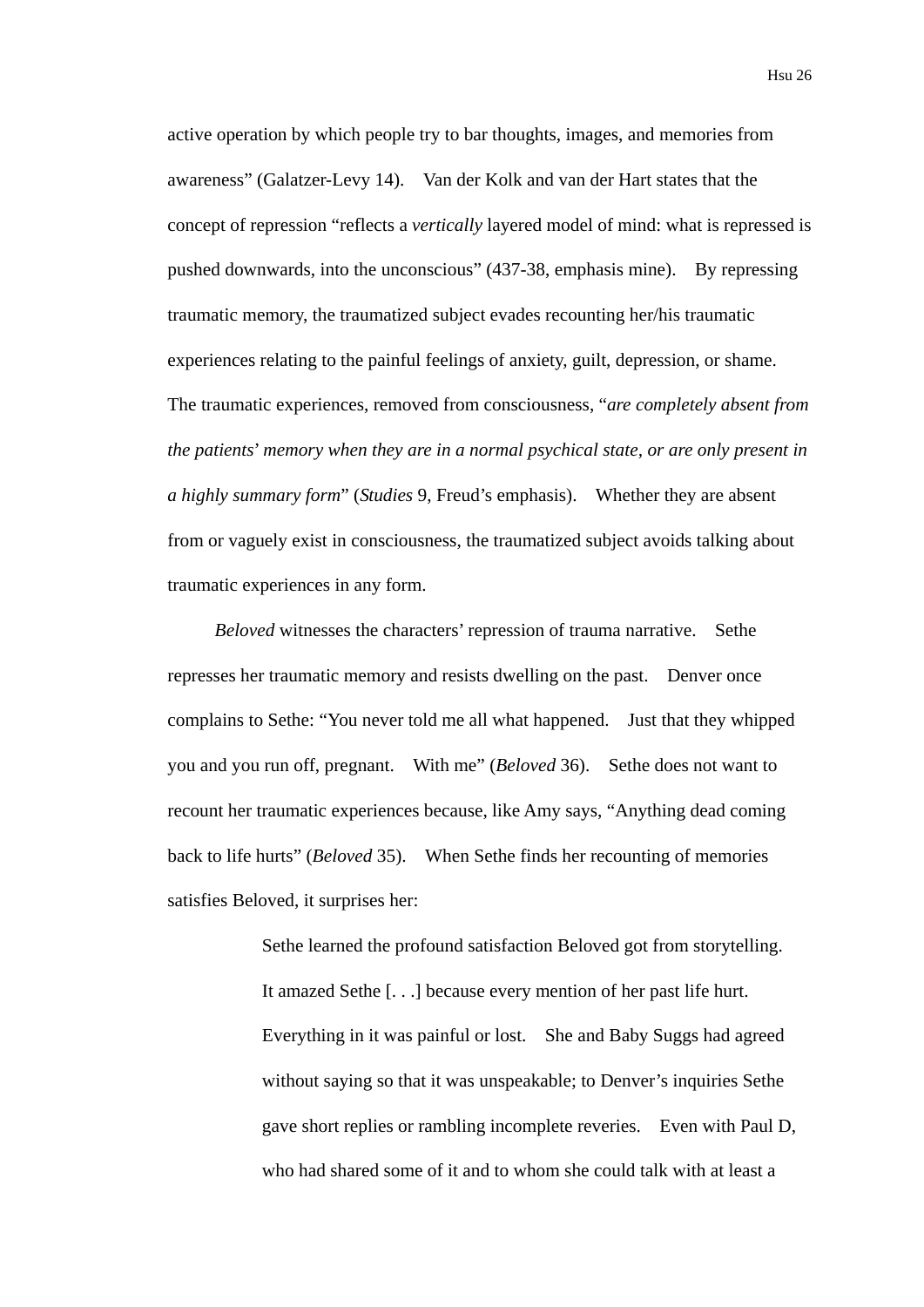measure of calm, the hurt was always there—like a tender place in the corner of her mouth that the bit left. (*Beloved* 58)

Sethe and Baby Suggs both agree that traumatic memory is *unspeakable* because by recounting it they re-experience the painful past. When Paul D tries to persuade Sethe to explore the past and to share her inner feeling, Sethe says, "I don't go inside" (*Beloved* 46).

Even when Sethe has to disclose what happened in the past, she evades speaking out the central event. Denver knows "[h]er mother had secrets—things she wouldn't tell; things she halfway told" (*Beloved* 37-8). When the conversation gets close to the central event, that is, Sethe's infanticide, Sethe evades it by "offer[ing] a very selective narrative" (Matus 106). To Paul D, Sethe explicitly recounts how schoolteacher and his nephews abuse her. She also tells him that the ghost which haunts the house is her daughter, Beloved, but she refuses to let him know how Beloved died. On the first day of Paul D's arrival, Denver intentionally mentions the ghost in 124:

"We have a ghost in here," she said, [...].

"So I hear," he said. "But sad, your mama said. Not evil." "No, sir," said Denver, "not evil. But not sad either." "What then?"

"Rebuked. Lonely and rebuked."

"Is that right?" Paul D turned to Sethe.

"I don't know about lonely," said Denver's mother. "Mad, maybe, but I don't see how it could be lonely spending every minute with us like it does." (*Beloved* 13)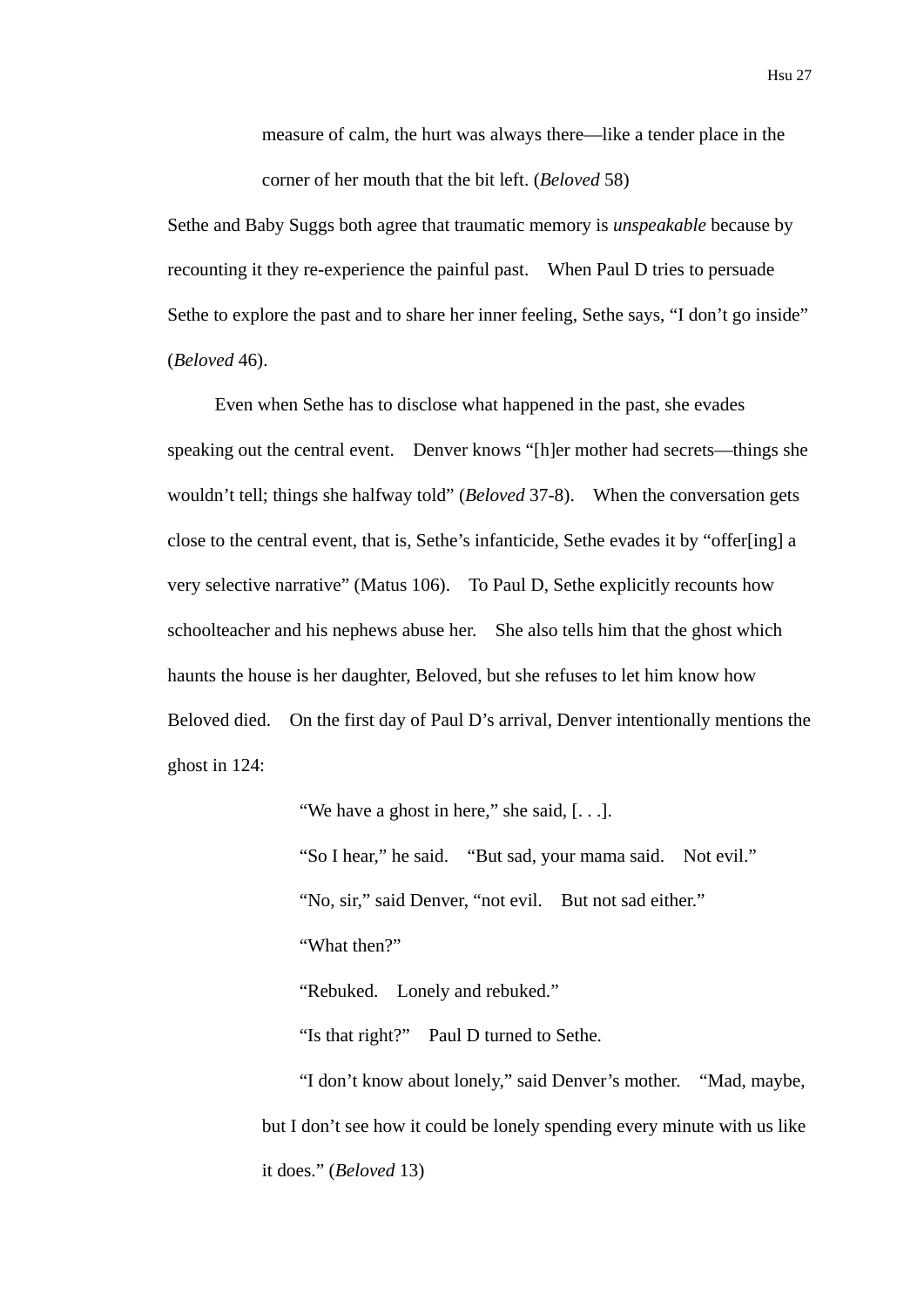Denver describes the baby ghost as "rebuked" to imply that Beloved does not die in peace. Sethe avoids the key word "rebuked" and turns to discuss if the baby ghost is lonely. She resists talking about what causes the death of Beloved. Then Paul D mentions the "headless bride behind Sweet Home" (*Beloved* 13) and shifts the topic. The scene of Beloved's death does not reveal at that time. The next morning, Paul D and Sethe have another chance to talk about Beloved's death:

> "[. . .] when the schoolteacher found us and came busting in here with the law and a shotgun—"

"Schoolteacher found you [Sethe]?"

"Took a while, but he did. Finally."

"And he didn't take you back?"

"Oh, no. I wasn't going back there. I don't care who found who. Any life but not that one. I went to jail instead." (*Beloved* 42, explanation mine)

When Sethe says that schoolteacher comes to 124 with a shotgun, the scene of Beloved's death is about to reveal. However, Paul D interrupts Sethe's narrative and that saves her from unveiling the secret. After Paul D's interruption, Sethe does not continue her story from where she stops. She tactfully skips the bloody scene in the woodshed, which is right between "the shotgun" and "the jail." Sethe moves her narrative directly to the scene that she is sent to jail. Again, the scene of Beloved's death, the decisive moment and the central secret of Sethe's traumatic experiences, retreats backstage.

Paul D also holds some of his experiences back when he tells Sethe how he is abused at Sweet Home.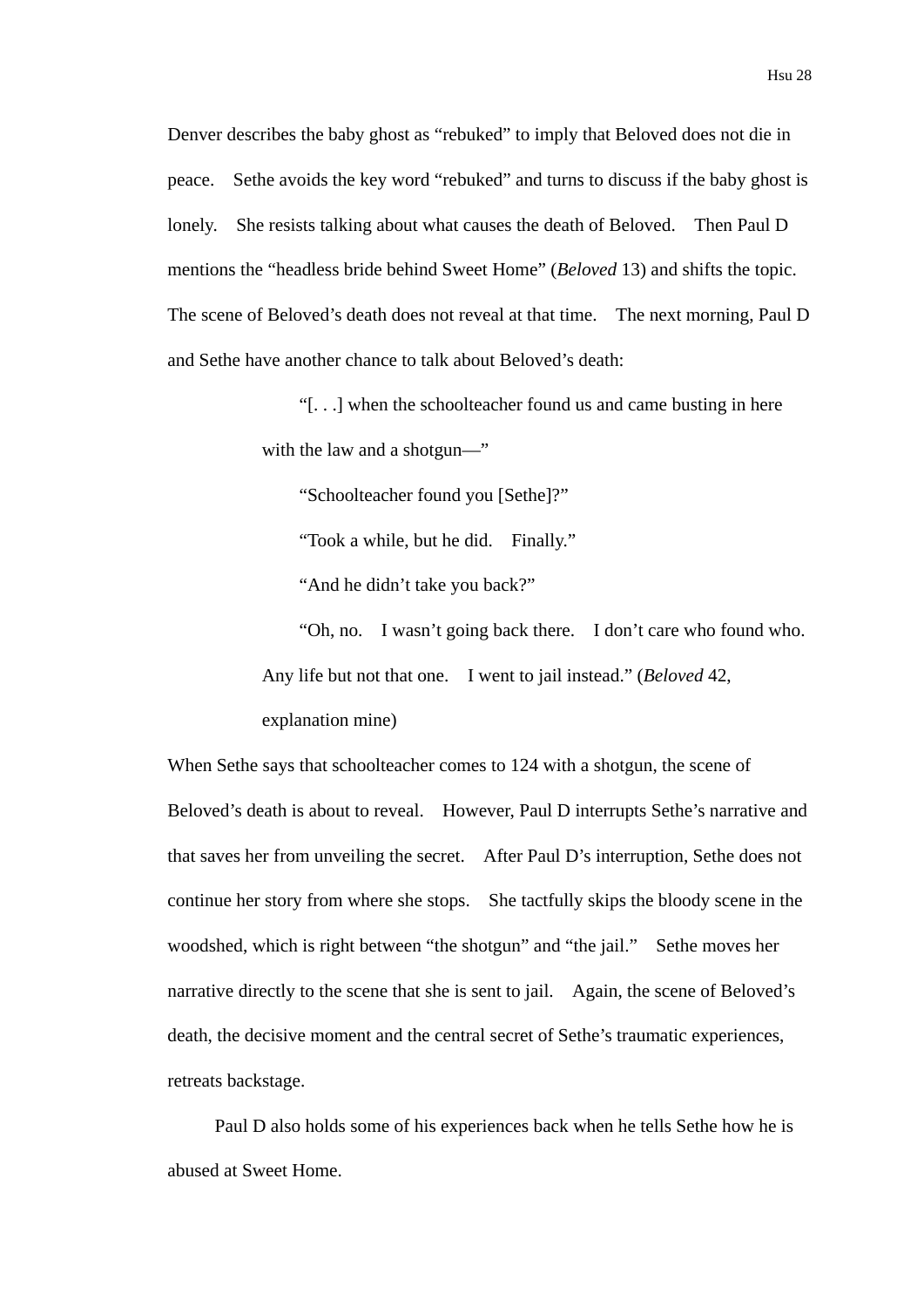Paul D had only begun, what he was telling her was only the beginning when her fingers on his knee, soft and reassuring, stopped him. Just as well. Just as well. Saying more might push them both to a place they couldn't get back from. He would keep the rest where it belonged: in that tobacco tin buried in his chest where a red heart used to be. Its lid rusted shut. He would not pry it loose now in front of this sweet sturdy woman, for if she got a whiff of the contents it would shame him. (*Beloved* 72-3)

Paul D, like Sethe, retains the most unbearable part in his traumatic experiences because it arouses the feeling of shame. Matus indicates that, in *Beloved*, "a fragmented and discontinuous narrative performs a repression of memory" (112). The trauma narrative of Sethe and Paul D corresponds to the Freudian repression theory—the operation of repression as a "defence" against traumatic memory. Vickroy points out the significance of repression to the characters: "Resistance to memory is also important for the day-to-day survival and sanity of Morrison's ex-slave characters" (181). For the ex-slaves in *Beloved*, "[t]he future was sunset; the past something to leave behind. And if it didn't stay behind, well, you might have to stomp it out" (*Beloved* 256).

The traumatized subject protects her/himself with the operation of repression and thus fragmentizes her/his trauma narrative. Unlike narrative memory, trauma narrative, in virtue of the traumatized subject's hesitance and concealment, is far from explicit and orderly. For the listener, trauma narrative is like a box of jigsaws, the fragments, from which the listener tries to piece together and to reconstruct a picture of the trauma. However, the jigsaw puzzle is incomplete, missing many pieces, even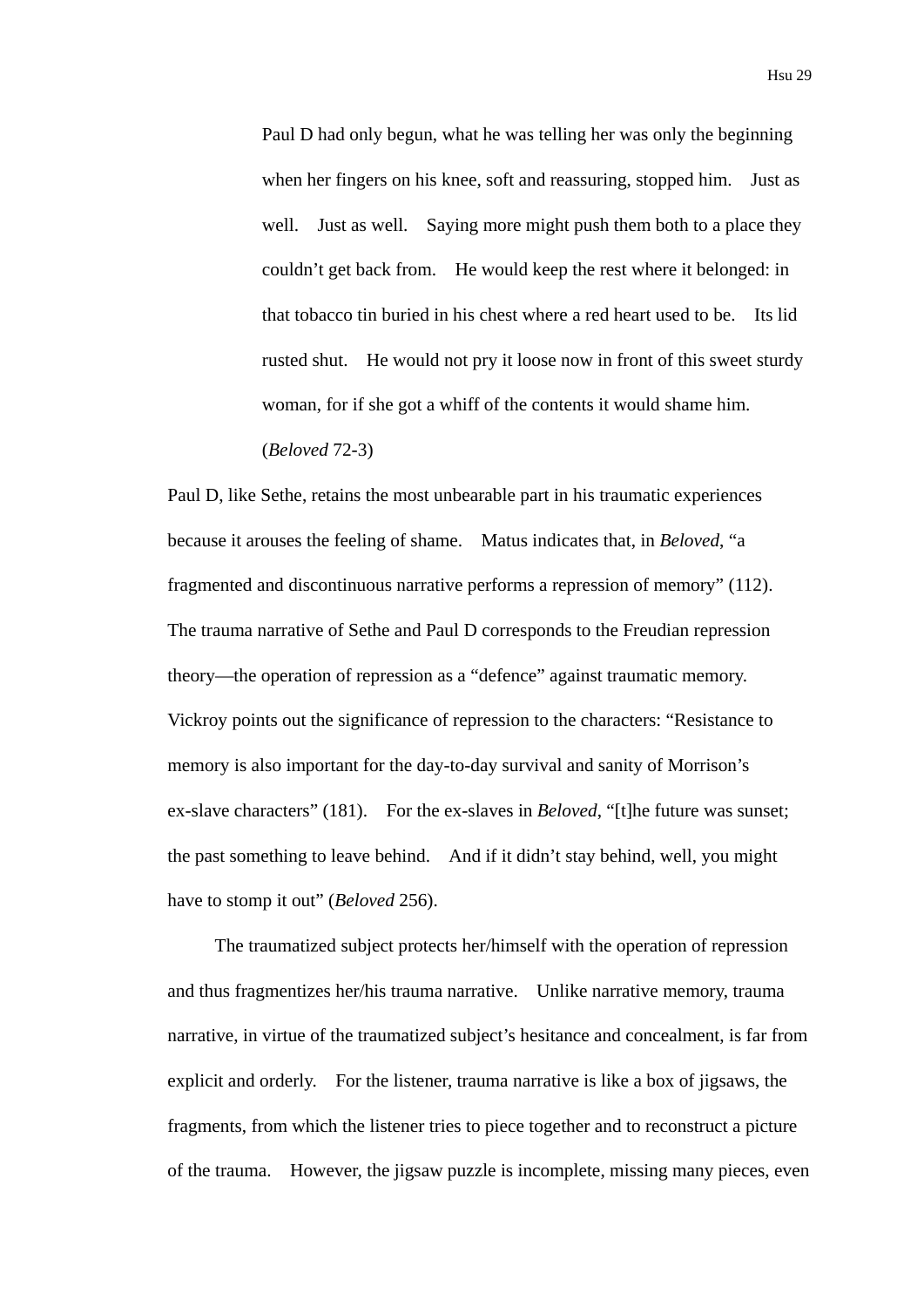short of the central part.

Moreover, there is another factor making trauma memories unspeakable, that is, the "gap" in communication between the traumatized subject and the listener. Jacques Derrida uses the term "différance" to explicate the gap between the "signifier" and the "signified" which differentiates the meaning and defers the transmission—"to differ as discernibility, distinction, separation, diastem[a], *spacing*; and to defer as detour, relay, reserve, *temporization*" ("Différance" 18, Derrida's emphasis). Meanings differ and defer in the process of signification and thus render the complete communication impossible. The subject cannot completely convey her/his emotions in ordinary communication, let alone in the unusual one like trauma narrative. Regarding traumatic memory, Vickroy suggests that "[t]raumatic events create emotional paralysis and are repeatedly relived rather than remembered, with the survivors often lacking a language with which to narrativize it in an accessible way" (170). Joyce Dorado also regards traumatic memory as unspeakable since "the trauma victim's central nervous system cannot organize the traumatic experience on a linguistic or symbolic level" (96). Rudolf Bernet, in "The Traumatized Subject," points out that "the violence of trauma is due to its *nonrepresentable character*" (168, emphasis mine). For the traumatized subject, it is difficult to represent in speech the horror and helplessness of being traumatized, and thus, the effect of "différance"—the gap between the signifier and the signified—is magnified in trauma narrative. Matus explicates this idea: "To some extent, as post-structuralist theory has emphasised, our speech is never quite in possession of its meanings. Speech is always the 'unwitting testimonial' never wholly in the grasp of the speaking subject. In the traumatized subject, however, this condition of speaking beyond consciousness and control is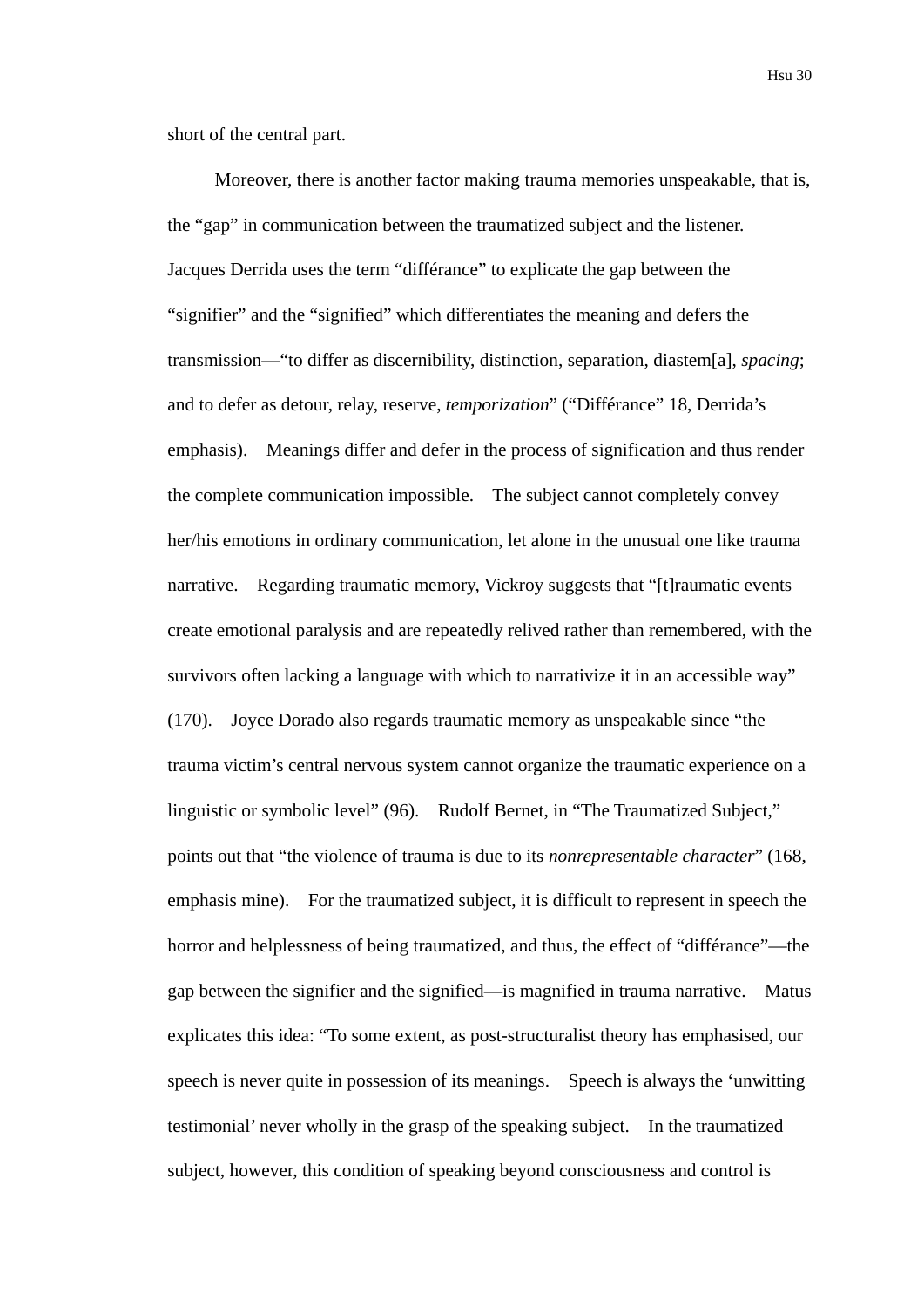greatly heightened" (23). Trauma is the unspeakable signified which can hardly be expressed by words. The traumatized subject cannot specifically express how she/he feels about being traumatized and the listener confronts the difficulty to realize it with empathy.

In *Beloved*, trauma is described by the omniscient narrator as"[t]he things neither knew about the other—the things neither had word-shapes for" (*Beloved* 99). When Sethe encourages Paul D to share his traumatic experiences, Paul D hesitates because he does not know how to convey in words his feelings of being traumatized.

"You want to tell me about it?" she asked him.

"I don't know. I never have talked about it. Not to a soul. Sang it sometimes, but I never told a soul."

"Go ahead, I can hear it."

"Maybe. Maybe you can hear it. I just ain't sure I can say it. Say it *right*, I mean, [. . .]." (*Beloved* 71, emphasis mine)

The magnified "différance" renders trauma narrative hardly unintelligible. In *Beloved*, the most specific example of the unintelligibility of trauma narrative is the speech Stamp Paid hears when he goes to 124 after Paul D moves out. Stamp Paid feels guilty of showing Paul D the newspaper clipping, which causes the quarrel between Sethe and Paul D. He wants to visit Sethe and explains it, but, when he approaches 124, the words he hears stop him:

> What he heard, as he moved toward the porch, he didn't understand. Out on Bluestone Road he thought he heard a conflagration of hasty voices—loud, urgent, all speaking at once so he could not make out what they were talking about or to whom. The speech wasn't nonsensical,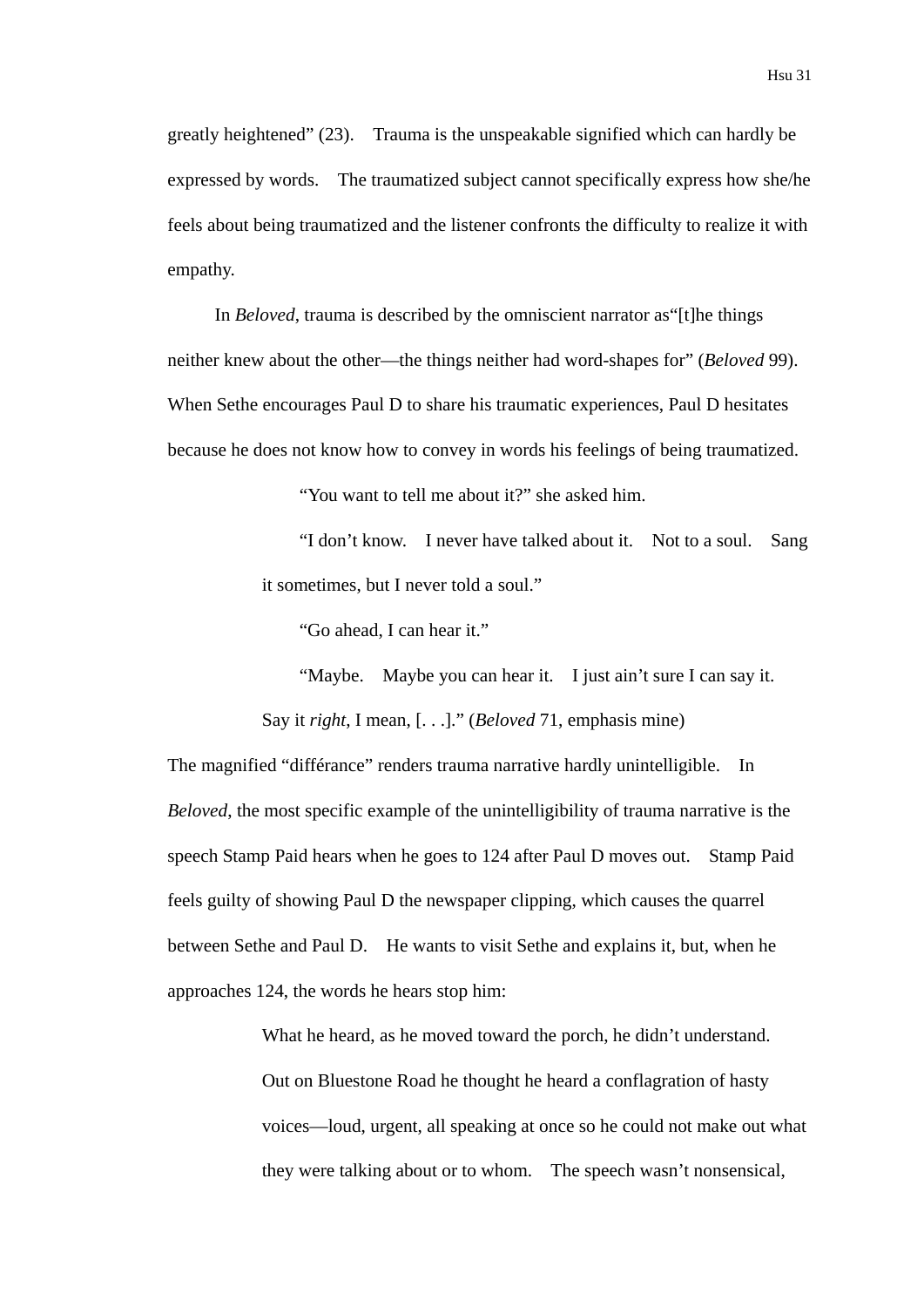exactly, not was it tongues. But something was wrong with the order of the words and he couldn't describe or cipher it to save his life. (*Beloved* 172)

The speech Stamp Paid cannot describe or cipher is the trauma narrative of Sethe, Denver, and Beloved. After Paul D's leaving, the three women live with their evoked traumatic memory symbolized by the space of 124. They disregard the world out of 124 and fall into the traumatic past, which they share together. Sethe, Denver, and Beloved pour forth to each other their traumatic experiences and the feeling of living surrounded by trauma. As a result, when Stamp Paid arrives at 124, what he hears is the intertwined trauma narrative of the three women in 124. Their narrative, in virtue of its traumatic characteristics, is unintelligible to the listener. "Mixed in with the voices surrounding the house, recognizable but undecipherable to Stamp Paid, were the thoughts of the women of 124, unspeakable thoughts, unspoken" (*Beloved* 199).

In the light of its unintelligibility, trauma narrative is far more a monologue of the traumatized subject than the communication between the traumatized subject and the listener. According to van der Kolk and van der Hart, "[i]n contrast to narrative memory, which is a social act, traumatic memory is inflexible and invariable. Traumatic memory has no social component; it is not address to anybody, the patient does not respond to anybody: it is a solitary activity" (431). Cathy Caruth also regards trauma narrative as monologic because it "defies simple comprehension. The flashback or traumatic reenactment conveys, that is, both *the truth of an event*, and *the truth of its incomprehensibility*" ("Introduction" 420, Caruth's emphasis). In *Beloved*, the omniscient narrator describes the trauma narrative Stamp Paid hears as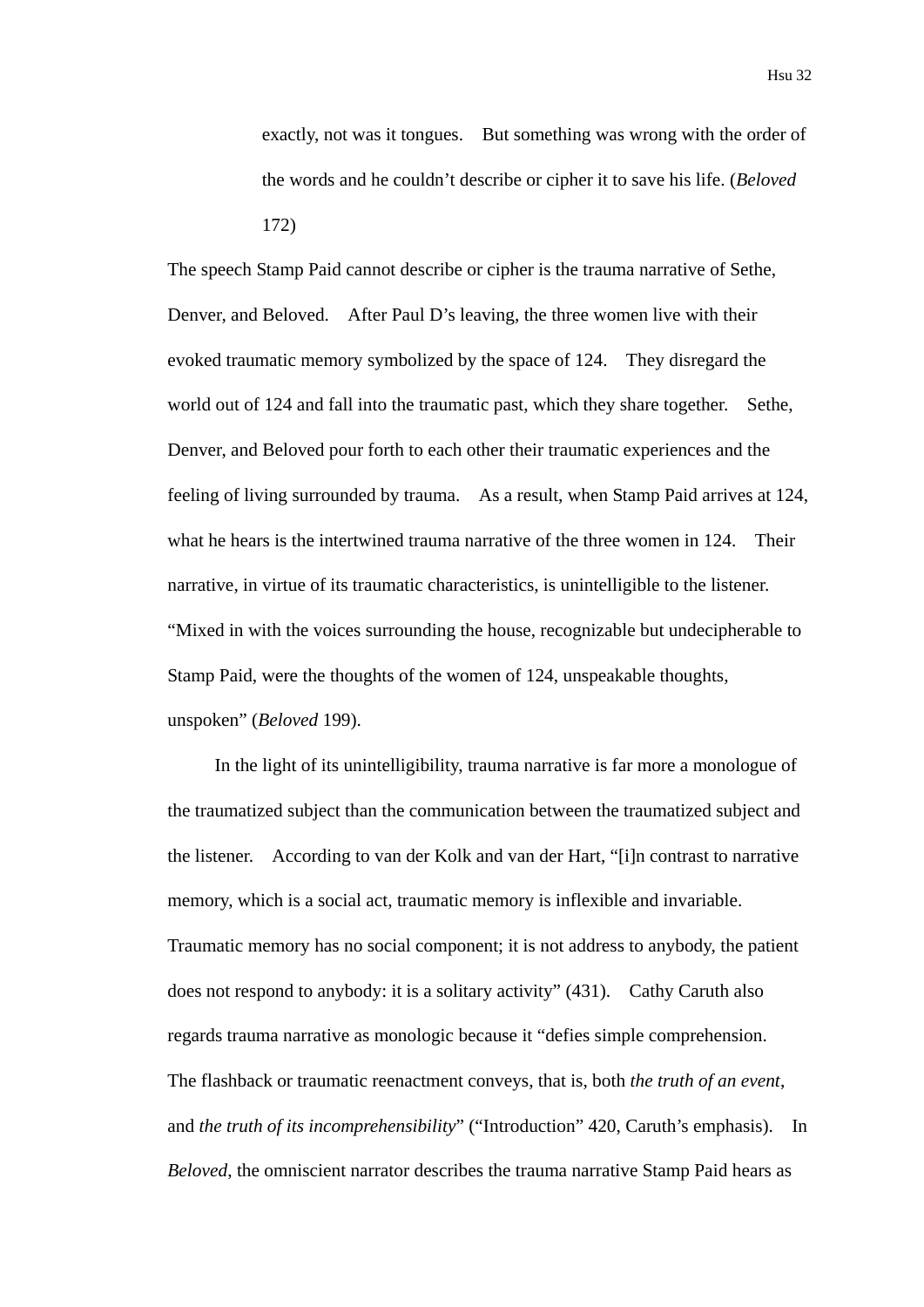the monologic whisper:

Yet he went on through. When he got to the steps, the voices drained suddenly to less than a whisper. It gave him pause. They had become an occasional mutter—like the interior sounds a woman makes when she believes she is alone and unobserved at her work: a *sth* when she misses the needle's eye; a soft moan when she sees another chip in her one good platter; the low, friendly argument with which she greets the hens. Nothing fierce or startling. Just that eternal, private conversation that takes place between women and their tasks. (*Beloved* 172)

A few pages down, Stamp Paid eventually realizes the words he cannot cipher are trauma narrative belonging to the three women in 124 and all the traumatized blacks: "This time, although he couldn't cipher but one word, he believed he knew who spoke them. The people of the broken necks, of fire-cooked blood and black girls who has lost their ribbons. What a roaring" (*Beloved* 181). After the chapter of Stamp Paid's visitation, there are three monologic chapters and each one of them represents the trauma narrative of Sethe, Denver, and Beloved. The three chapters of monologues are fragmented and incomprehensible, especially the one of Beloved. They correspond to the obscure words Stamp Paid hears when he approaches 124. The three chapters are also the best instances to illustrate the unintelligibility of trauma narrative.

#### **VI. Traumatic Memory: An Unspeakable Story**

The two factors discussed above—the operation of repression and the unintelligibility—make traumatic memory an unspeakable story. It is unspeakable